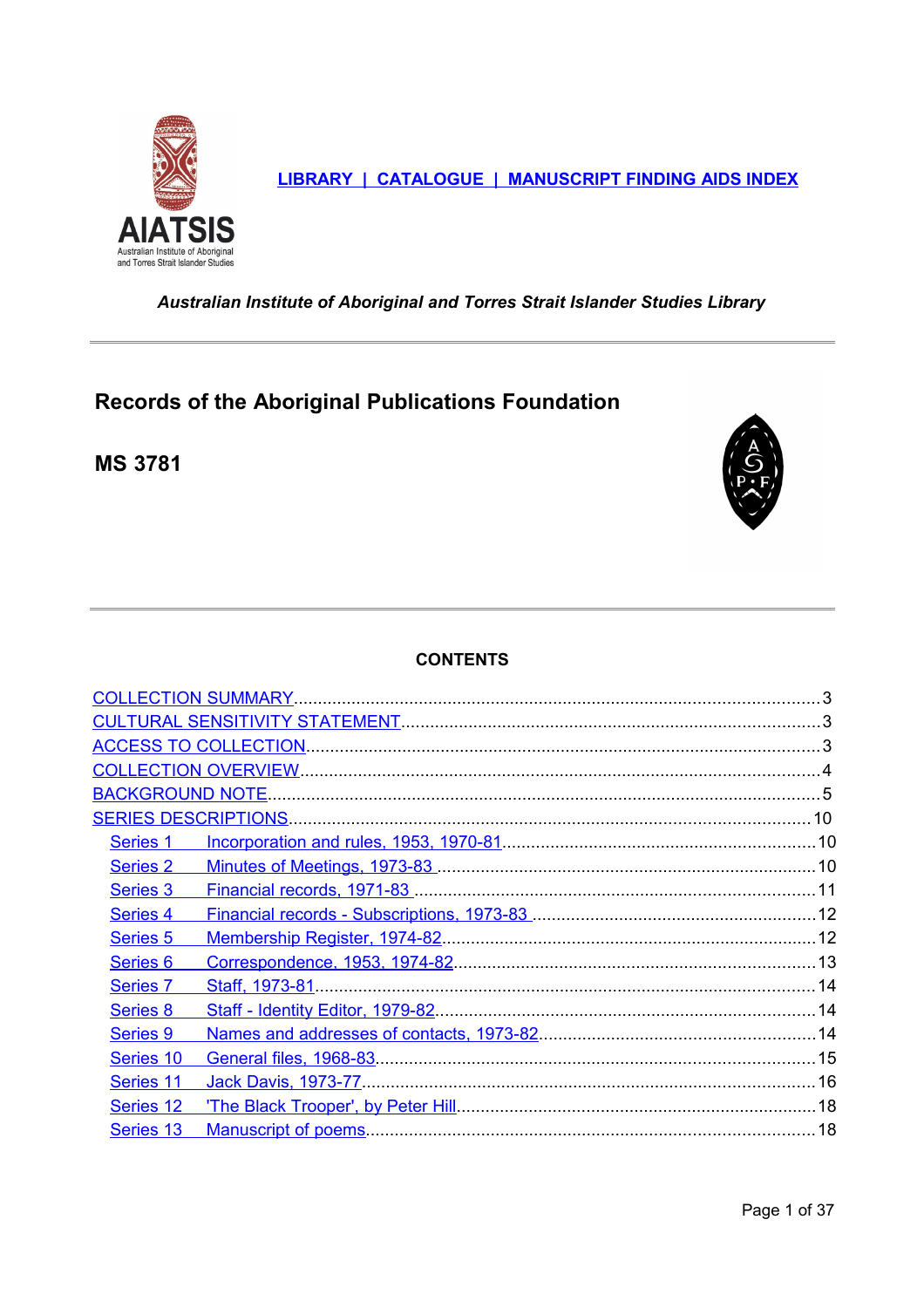| Series 14        |                                                                                  |  |
|------------------|----------------------------------------------------------------------------------|--|
| Series 15        | Background material/draft articles - by subject, 1936, 1951-8319                 |  |
| Series 16        |                                                                                  |  |
| Series 17        |                                                                                  |  |
| Series 18        |                                                                                  |  |
| Series 19        |                                                                                  |  |
| Series 20        |                                                                                  |  |
| Series 21        |                                                                                  |  |
| <b>Series 22</b> |                                                                                  |  |
| <b>Series 23</b> |                                                                                  |  |
| Series 24        |                                                                                  |  |
| <b>Series 25</b> | Additional material - APF minute book, 1976-81, and financial records, 1974-7833 |  |
|                  |                                                                                  |  |
|                  |                                                                                  |  |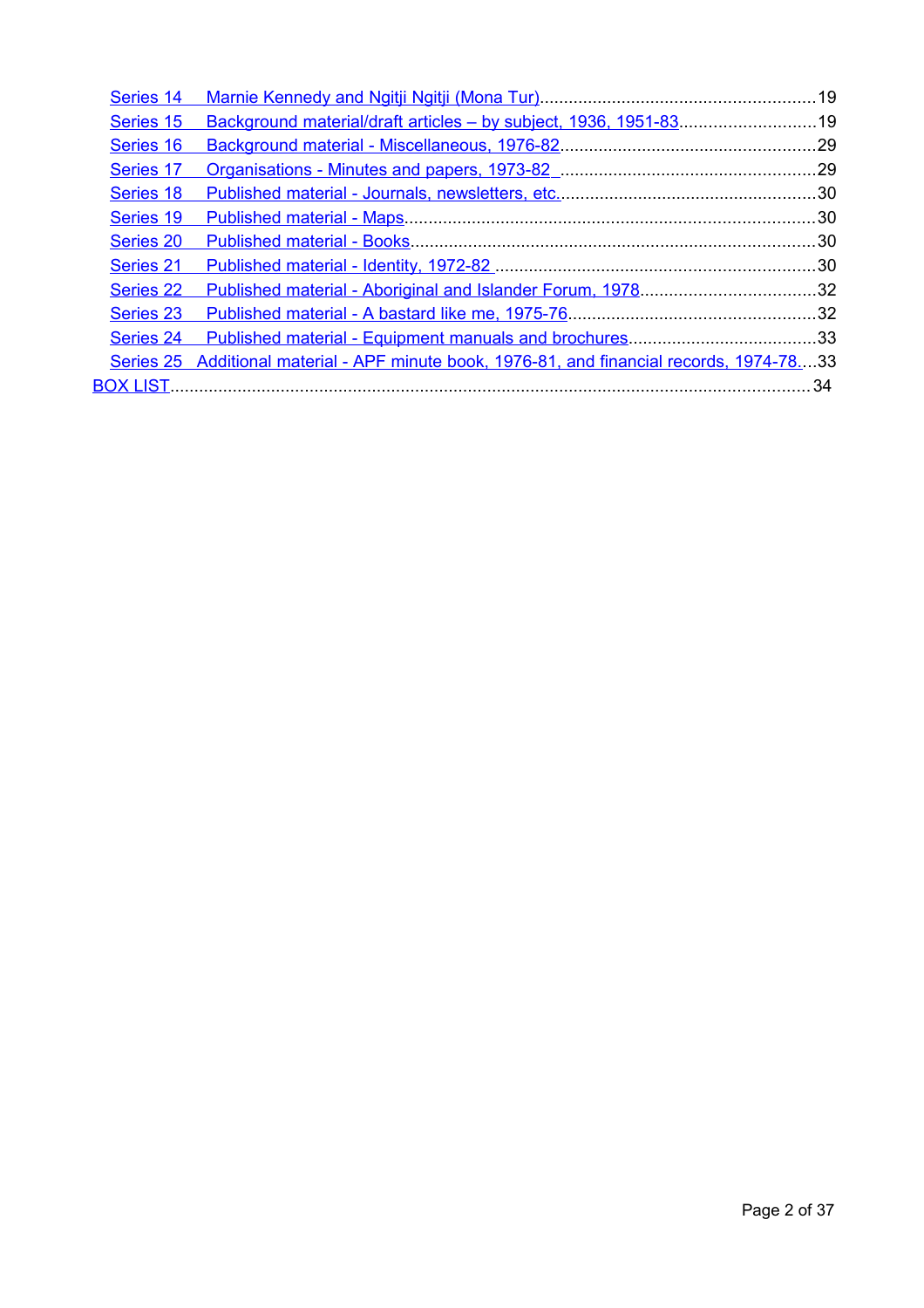## <span id="page-2-2"></span>**COLLECTION SUMMARY**

| <b>Creator:</b>       | Aboriginal Publications Foundation                                        |
|-----------------------|---------------------------------------------------------------------------|
| Title:                | Records of the Aboriginal Publications Foundation                         |
| <b>Collection no:</b> | MS 3781                                                                   |
| Date range:           | Date range: 1936, 1951-83                                                 |
| Extent:               | 3.96 metres (17 boxes) + 3 folio boxes + items in Manuscript Plan Cabinet |
| <b>Repository</b>     | Australian Institute of Aboriginal and Torres Strait Islander Studies     |
| <b>Back to top</b>    |                                                                           |

## <span id="page-2-1"></span>**CULTURAL SENSITIVITY STATEMENT**

**It is a condition of use of this finding aid, and of the collection described in it, that users ensure that any use of the information contained in it is sympathetic to the views and sensitivities of relevant Aboriginal and Torres Strait Islander peoples. This includes:** 

#### **Language**

Users are warned that this finding aid may contain words and descriptions which may be culturally sensitive and which might not normally be used in certain public or community contexts. Terms and descriptions which reflect the author's attitude, or that of the period in which the manuscript was written, and which may be considered inappropriate today in some circumstances, may also be used.

## **Deceased persons**

Users of this finding aid should be aware that, in some Aboriginal and Torres Strait Islander Communities, seeing images of deceased persons in photographs, film and books or hearing them in recordings etc. may cause sadness or distress and, in some cases, offend against strongly held cultural prohibitions.

#### [Back to top](#page-0-0)

# <span id="page-2-0"></span>**ACCESS TO COLLECTION**

## **Access and use conditions**

Material is available to be read. A reasonable portion may be copied for private study and research and/or published with acknowledgement in accordance with the *[Copyright Act 1968. .](http://www.austlii.edu.au/au/legis/cth/consol_act/ca1968133/)* [Access code: R1 C1b]

*Copyright of manuscripts is retained by the author of the manuscript.* 

#### **Exceptions**

**Some exceptions for copying and quotation are listed in the Series Descriptions.**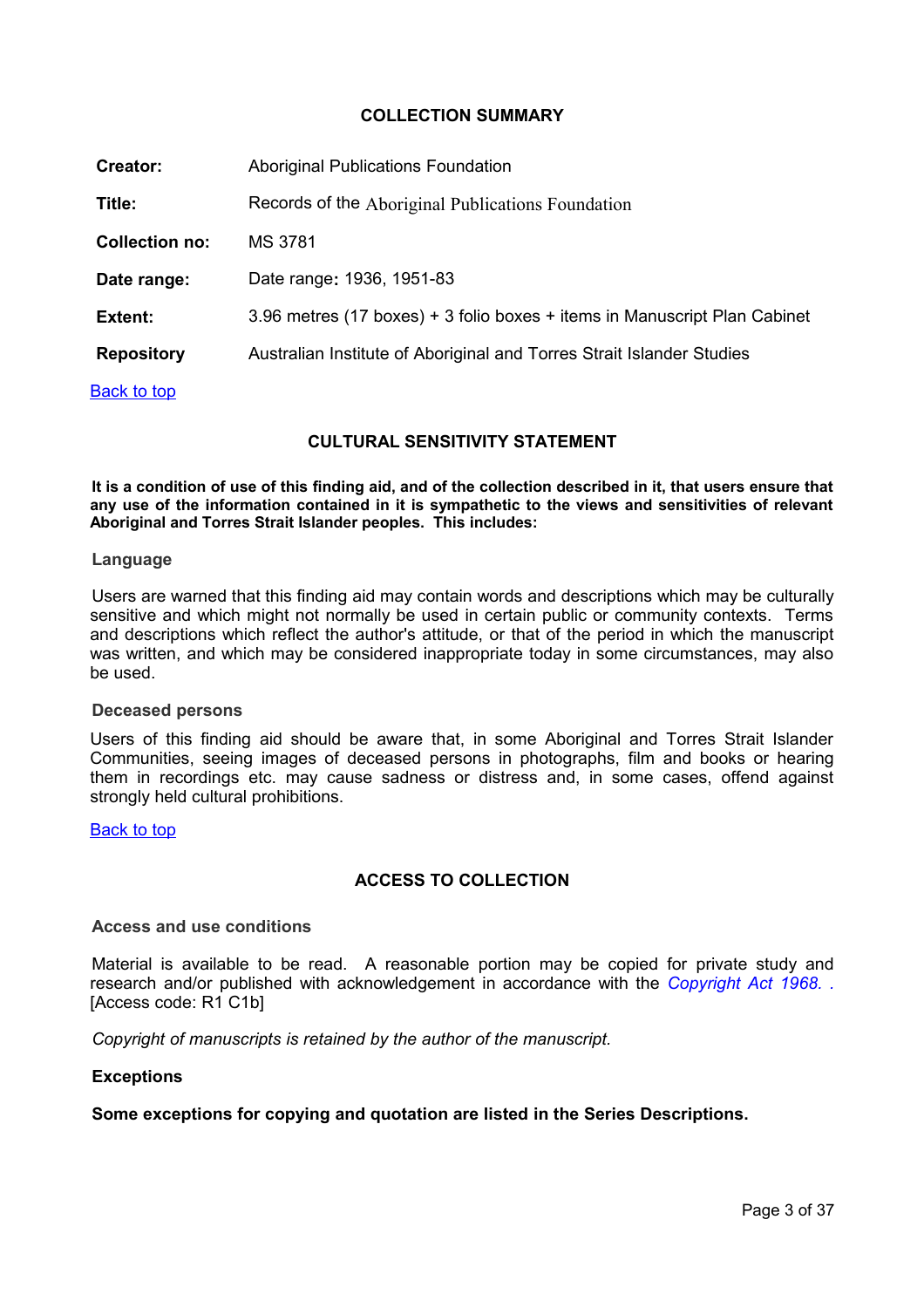**Closed access for Series 7 and 8** which require the *Principal's* permission for reading, copying and quotation. (Access code A3b B1]

**Closed access for Series 15 Item 22**: *Principal's* permission for reading. *Northern Territory Government's* permission required for copying and quotation

**Closed access for Series 15, Item 56b**. Principal's permission for reading. Bill Gray's permission for copying and quotation.

**Closed access for Series 17, Folders 3-6:** Subject to the *Archives Act. Principal's* permission is required for reading, copying and quotation]

#### **[Back to top](#page-0-0)**

#### **Copying and quotation**

Copying of, and quoting from, unpublished material is subject to the conditions stated above by the Depositor of the manuscripts but are also subject to copyright restrictions. The [Copyright](http://www.aiatsis.gov.au/library/ms.html) [Statement](http://www.aiatsis.gov.au/library/ms.html) on our manuscripts page contains further information. Where material is copied or quoted the [source](#page-3-1) of the material must be acknowledged.

#### **Obtaining access, copying and quotation permissions**

In cases where these permissions are required they must be obtained in writing and must be signed. For material where the Depositor is not the Copyright holder the *[Copyright Act 1968](http://www.austlii.edu.au/au/legis/cth/consol_act/ca1968133/)* applies.

[Email](mailto:library@aiatsis.gov.au) Library Staff or telephone them on +61 2 6246 1182 for assistance in obtaining permissions.

#### <span id="page-3-1"></span>**Preferred citation**

Items from this collection should be cited as [Title or description of manuscript item], Records of the Aboriginal Publications Foundation, Australian Institute of Aboriginal and Torres Strait Islander Studies, MS 3781, Series [no.], Folder or Item [no.]

#### **Inter-Library Loan**

Manuscripts are not available on Inter-Library loan.

**[Back to top](#page-0-0)** 

## <span id="page-3-0"></span>**COLLECTION OVERVIEW**

#### **Scope and content note**

Included in this collection of records are documents relating to the incorporation of the Aboriginal Publications Foundation (APF), the rules of the Foundation, Committee meeting minutes and papers, financial and membership records, correspondence, papers relating to staff matters and contact information used when attempting to increase circulation of the Foundation's journals, *Identity* and *Aboriginal and Islander Forum.*

There are also literary and factual contributions submitted for publication, articles prepared for publication and information such as flyers for new publications sent to the Foundation for possible coverage, such as in a book review, in the Foundation's journals. Also included is background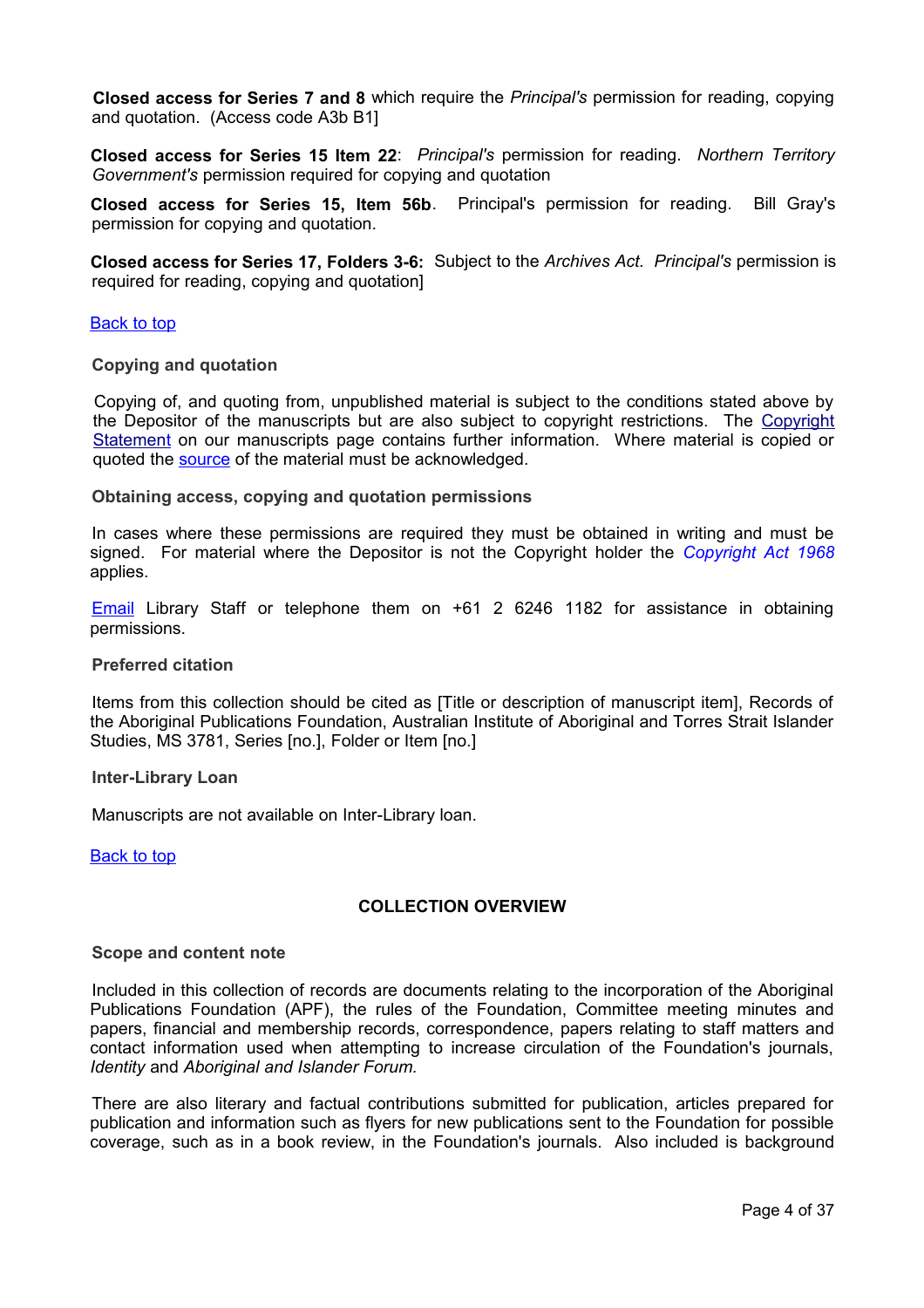material on a wide variety of matters covered by the Foundation's journals.

## [Back to top](#page-0-0)

## **Provenance**

The records of the Aboriginal Publications Foundation were held at AIATIS after the Foundation's office, which was at AIATIS for a short time, was closed. They were transferred to the AIATSIS Library by Robert Leslie Malezer in June 2003.

## **Material separated from collection**

A.C.T. Koories Club records, received with this collection, are held in the Library at PMS 5960.

Records on thermal paper and newspaper clippings have been copied for preservation. The originals may not have been retained.

## **Related material**

For a complete listing of works by and about the Aboriginal Publications Foundation held by the Library, and for other related material, consult [Mura](http://www.aiatsis.gov.au/collections/muraread.html)<sup>[®](http://www.aiatsis.gov.au/collections/muraread.html)</sup>, the [AIATSIS catalogue.](http://www.aiatsis.gov.au/collections/muraread.html)

Records of the Foundation can also be found at the National Library of Australia in the Papers of Charles Perkins, Series 7, Aboriginal Publications Foundation, 1974-80 (NLA MS 8047/7). The series is closed until 2010. A [Finding Aid](http://www.nla.gov.au/ms/findaids/8047.html) is available. The [National Library](http://www.nla.gov.au/) also holds the papers of Barrie Ovenden, the first editor of the Foundation's journal *Identity*. They contain some material on the Foundation and are held at NLA MS 5074.

## **[Back to top](#page-0-0)**

## **Archivists note**

Photographs received with the collection were reviewed by the AIATSIS Audiovisual Archive before being incorporated into this collection.

## <span id="page-4-0"></span>**BACKGROUND NOTE**

The Aboriginal Publications Foundation Incorporated was an Australia wide Aboriginal organisation, formed in 1970, with membership open to Australian Aboriginals and Torres Strait Islanders with Associate Membership to others. The Foundation received an initial grant from the Office of Aboriginal Affairs and although it hoped to become self-supporting over time it was unable to achieve this goal.

The Foundation's basic objectives, listed in its Rules, were

- To publish a journal of creative writing and the arts being the work of Aboriginal **Australians**
- To publish books, pamphlets and other publications by, and for, Aboriginal Australians
- To commission such works for publication
- To organise training for Aboriginal Australians in literary, visual and other relevant arts and crafts
- To provide scholarships, fellowships and advances and other assistance for Aboriginal creative artists of promise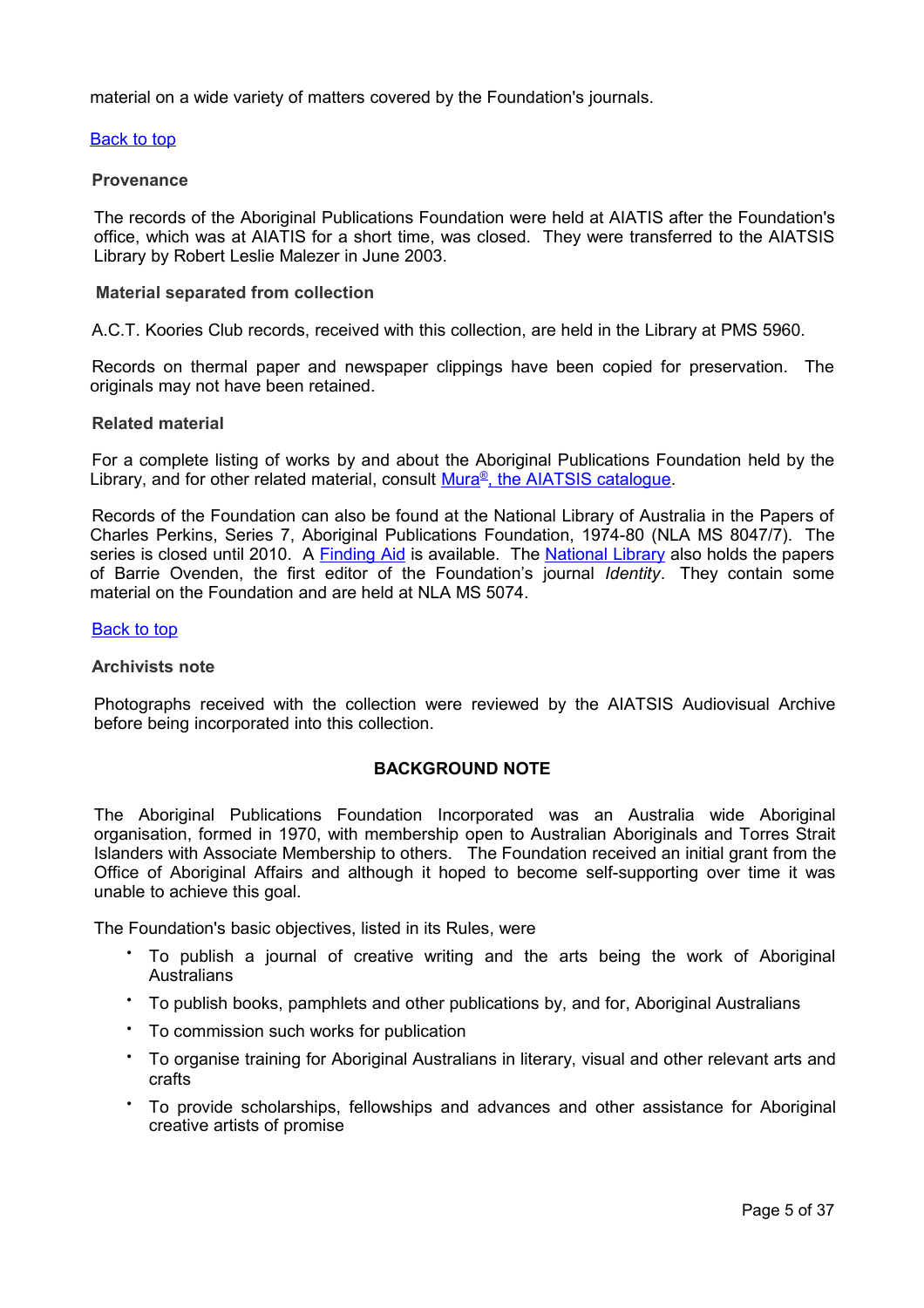• To conduct competitions, arrange exhibitions, make awards and in other ways recognize and reward distinguished performance by Aboriginal Australians in the literary, visual and related arts and crafts.

The Foundation was run by a Committee, which met in different states. The Committee appointed the Editor and was involved in some of the decisions of the Foundation's Office, such as salary rates, long service leave and superannuation provisions as well as in the content of their publications. A major part of the Committee's work involved obtaining grants for the Foundation so that the publication of *Identity* and *Aboriginal and Islander Forum* could continue and also in ensuring that the Foundation's operations were efficient.

Oodgeroo Noonuccal (Kath Walker) was the President of the first elected committee. The Vice Presidents were Doug Nicholls and Don Brady, Charles Perkins was Secretary, Gordon Briscoe was Treasurer, and members were George Abdullah, Ken Hampton, Harry Nelson, John Moriarty and Bob Randall. Charles Perkins, a Research Officer at the Office of Aboriginal Affairs at the time, was very important in establishing the Foundation.

The Foundation's first project was the publication of *Identity,* a national quarterly magazine first published in 1971. It was produced in Sydney until the Foundation's Office was established in Perth in 1974. The Foundation's Office was moved to Canberra in 1979.

## **First Birthday Issue of** *Identity*

**Volume 1, no. 5, July 1972, p.1**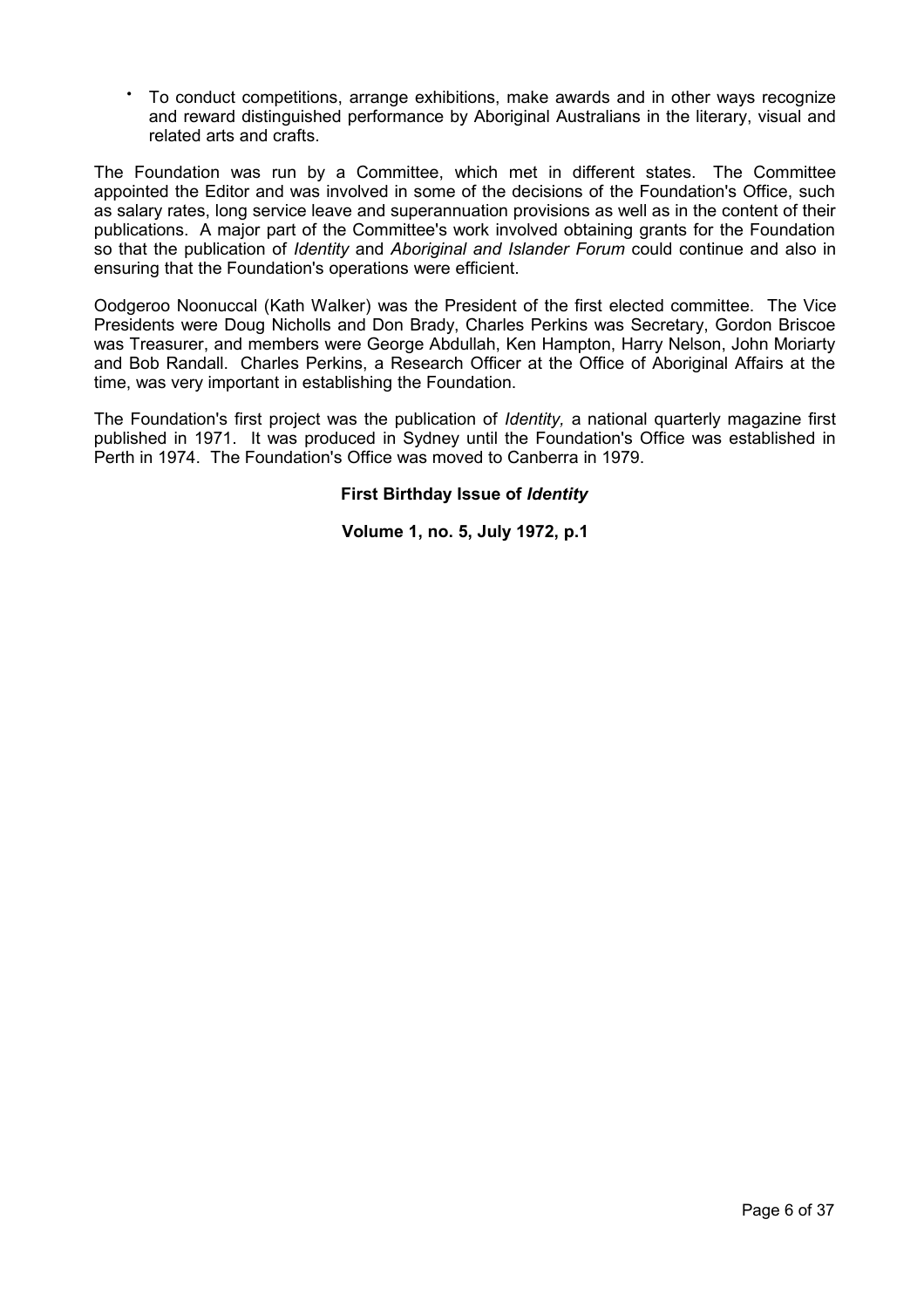

By 1980 the Foundation's sole objective was the publication of *Identity* 'as a national magazine of Aboriginal and Islanders views, opinions and style and [it was aimed] at promoting Aboriginal and Islanders talent in the various forms of Art' (*Identity,* vol. 4, no. 1, Oct 1980 [p.1]).

The President's 1981 report detailed the following general policies for the Foundation

- To publish *Identit*y as a quality magazine
- The magazine to be a voice for Aboriginal thought and opinion and to speak freely on all subjects of interest
- To provide through the magazine a vehicle for Aboriginal creative writing and art, and that
- Committee members and members of the Foundation to be actively involved in production and distribution of the magazine

*Identity* ceased publication with volume 4, number 7, in June 1982 after the Australian Arts Board decided not to continue its financial support. The records indicate that the Foundation made strenuous efforts to cut costs and to find alternative funding. Sufficient funding to at least continue with *Identity's* publication was sought for 1983/84 from the Minister for Aboriginal Affairs. The Australian Institute of Aboriginal Studies (AIAS) assisted in these efforts, agreeing to administrative support. Funding was presumably not found as publication of the journal was not resumed.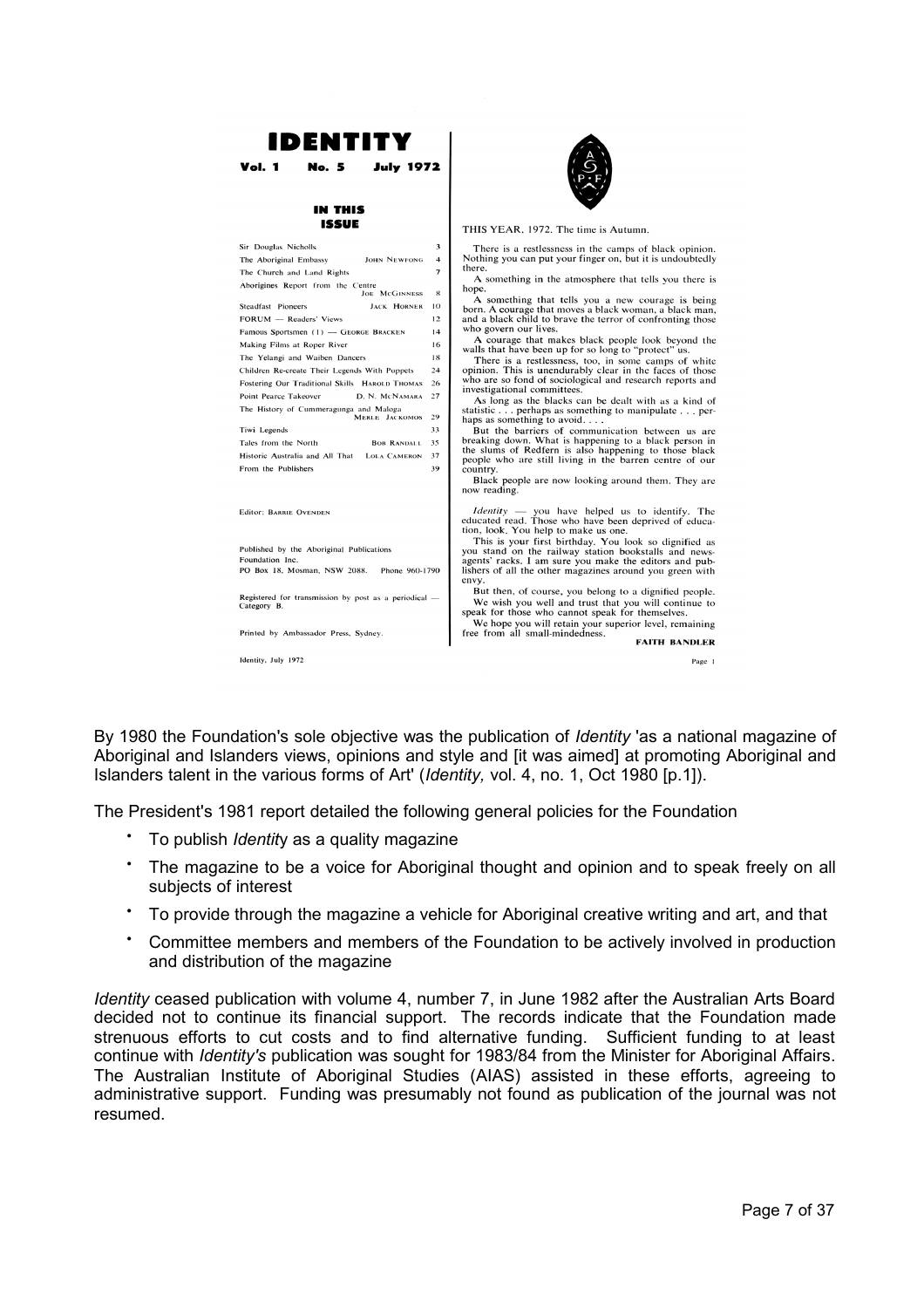# *Identity* **Editors and some** *Identity* **milestones**

## **Volume 1**

|          | no. 1, July 1971  | Editor: Barrie Ovenden, forward by Kath Walker. Launched at<br>the Chevron Hotel, Sydney, 5 July 1971                                                                                                                                                      |
|----------|-------------------|------------------------------------------------------------------------------------------------------------------------------------------------------------------------------------------------------------------------------------------------------------|
|          | no. 2, Oct. 1971  | Editor: Barrie Ovenden, forward by Pastor Doug Nicholls. Article<br>about the launch of <i>Identity</i> , pp.10-11                                                                                                                                         |
|          | no. 3, Jan. 1972  | Editor: Barrie Ovenden, forward by Kevin Gilbert                                                                                                                                                                                                           |
|          | no. 4, April 1972 | Editor: Barrie Ovenden, forward by Charles Perkins                                                                                                                                                                                                         |
|          | no. 5, July 1972  | Editor:<br>Barrie Ovenden, forward by Faith Bandler.<br>Cover<br>features Aboriginal Tent Embassy                                                                                                                                                          |
|          | no. 6, Nov. 1972  | New Editor: John A. Newfong, the first Indigenous professional<br>Some biographical notes about Newfong in<br>journalist.<br>introduction of new editor. Editorial by John Newfong who also<br>painted the 'Black Power' painting on the cover             |
|          | no. 7, July 1973  | Editorial by John A. Newfong who was leaving to work first on<br>Channel 7 Television Network then on Ebony in the United<br>States. Announcement of new editor, Michael Anderson                                                                          |
|          | no. 8, Aug 1973   | Looking for new premises – were at 252 George St, Sydney,<br>NSW which were not seen as suitable for future operations. Co-<br>Editors//Editorial: Jack Davis and Michael Anderson                                                                         |
|          | no.9, Jan 1974    | Office moved to Perth. Editor: Jack Davis. Labelled vol. 2, no. 1<br>Jan 1974 on contents page, vol.1, no. 9 Jan on cover. Davis<br>remained as Editor until 1979. Payment rates for articles<br>mentioned for the first time                              |
|          | no. 10, Mar 1974  | March 1974 on cover; April 1974 on Contents page                                                                                                                                                                                                           |
| Volume 2 |                   |                                                                                                                                                                                                                                                            |
|          | no. 2, Oct 1974   | Gary Foley report on National Aboriginal Congress; article by<br>John Austin and Michael Dodson - 'Aboriginal Law students,<br>Monash University, Victoria'; Harold Thomas sketches                                                                        |
|          | no. 4, April 1975 | Editorial reprinted by courtesy of Michael Tremlow and National<br>Review                                                                                                                                                                                  |
|          | no. 5, July 1975  | Title changed to Aboriginal and Thursday Islander Identity.<br>Comment on a certain amount of duplication of work of Aboriginal<br>the Aboriginal Publications Foundation.<br>Board<br>Arts<br>and<br>Comment repeated in all issues until no. 9, Jan 1979 |
|          | no. 6, Oct. 1975  | Title changed to Aboriginal and Islander Identity                                                                                                                                                                                                          |
|          | no. 9, April 1976 | Editorial covers announcement of appointment of Pastor Sir<br>Doug Nicholls to the position of Governor of South Australia                                                                                                                                 |
| Volume 3 |                   |                                                                                                                                                                                                                                                            |
|          | no. 5, Jan 1978   | Numbered incorrectly as no. 4                                                                                                                                                                                                                              |
|          | no. 7, July 1978  | Black bordered Editorial 'The Australian Mining Industry Council<br>v. The Aboriginal'                                                                                                                                                                     |
|          | no 9, Jan 1979    | Announcement that the Aboriginal Publications Foundation office<br>to be transferred to Canberra, ACT                                                                                                                                                      |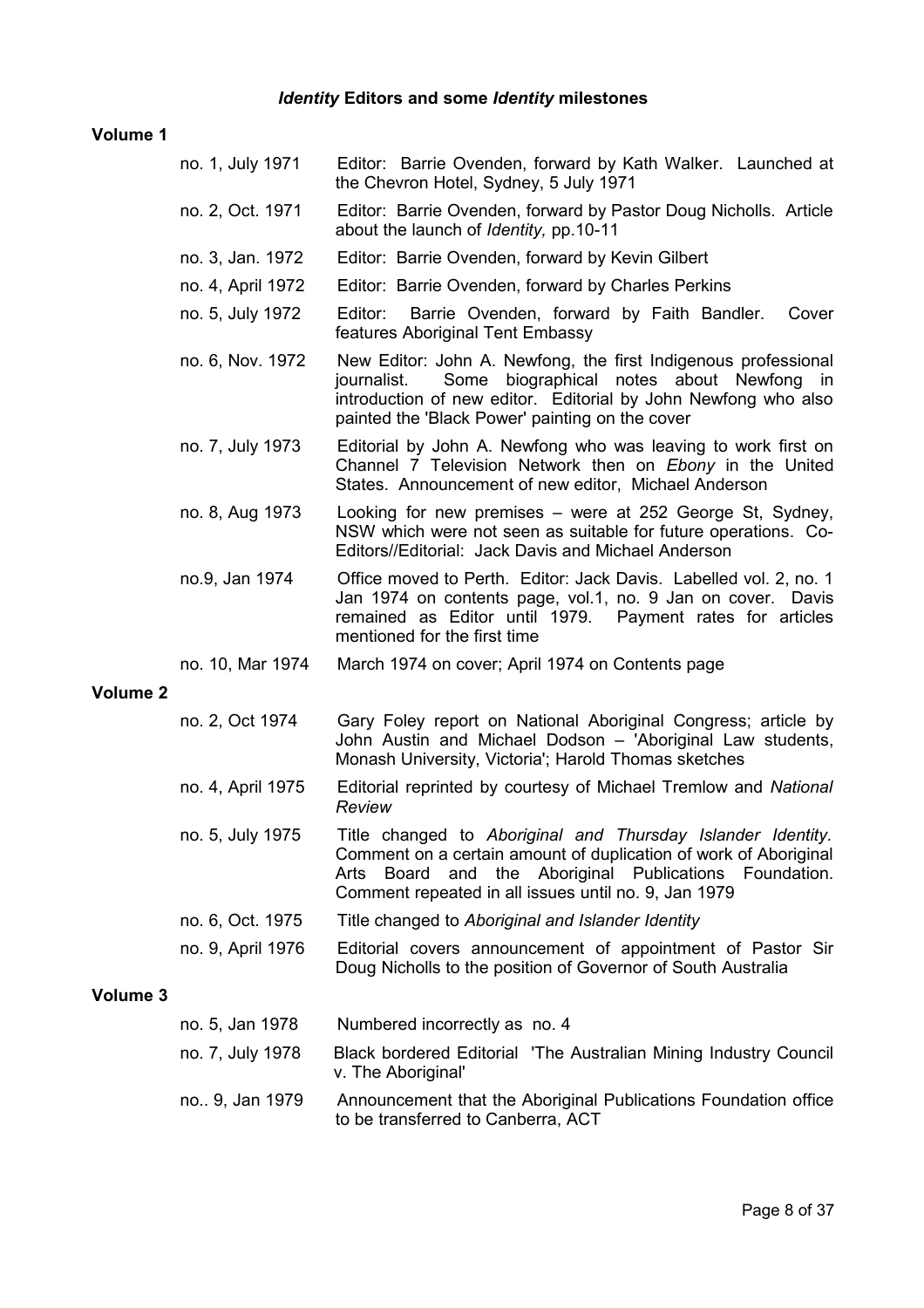| no. 10, Oct 1979                | New Editor: John Newfong. Office now at 46-48 Colbee Court,<br>Phillip, ACT 2606                                                                                                                                                                                                                                               |
|---------------------------------|--------------------------------------------------------------------------------------------------------------------------------------------------------------------------------------------------------------------------------------------------------------------------------------------------------------------------------|
| <b>Volume 4</b> no. 1, Oct 1980 | Editors: John Newfong and Les Malezar                                                                                                                                                                                                                                                                                          |
| no. 2, Jan 1981                 | Editor: Les Malezar. Editorial briefly outlines difficulties facing<br>Identity with high production costs and low income and calls for<br>readers to encourage new subscribers which were essential for<br>the magazine's continuation. The Editor's response to the<br>problems was a new style of magazine with new content |
| no. 7, June 1982                | Interim Editor: Jack Waterford. Editorial on possible demise of<br>magazine although the Australian Publications<br>Identity<br>Foundation was still hoping to find alternative finance as the<br>Australian Arts Board support had been withdrawn                                                                             |

## **No further issues published**

- 1982 Some material collected for 'Next issue' (See [Series 10, Items](#page-15-1) [22a and 22b\)](#page-15-1)
- July 1983 George Harwood appointed Managing Editor for 6 12 months in July 1983 after working voluntarily in May and manning an office, which he had organised at AIAS, on a part time voluntary basis. Minister for Aboriginal Affairs approved APF funds being channelled through AIAS in order to save administrative costs if funding was given to APF.

The Foundation also published *Aboriginal and Islander forum,* which began in 1975 and ceased publication with volume 3, number 12, January 1978/December 1979.

The Library holds *Identity* at S 21/10 and *Aboriginal and Islander Forum* at SF 21/2.

With the creation of the Aboriginal Arts Board there was some duplication in the work of the Foundation and the Board as both had similar aims. From mid 1975, while the objectives of the Foundation remained the same, the promotional work carried out by the Foundation was placed under the control of the Board and the Foundation became a referral body for the Aboriginal Arts Board.

Although the Foundation elected a Committee for 1983/84 and acquired an office at the Australian Institute of Aboriginal Studies, which was manned on a voluntary, part-time basis, the Foundation ceased operations after the publication of *Identity* ceased. The Aboriginal Arts Board of the Australia Council was fulfilling most of the functions of the Foundation by this time.

## References

- 1. *The Encyclopaedia of Aboriginal Australia.* Canberra, 1994, pp.23-24
- 2. *Identity*, vol.1, 1971 vol. 4, 1982
- 3. *Kunmanggur* no. 7, 1971, p.8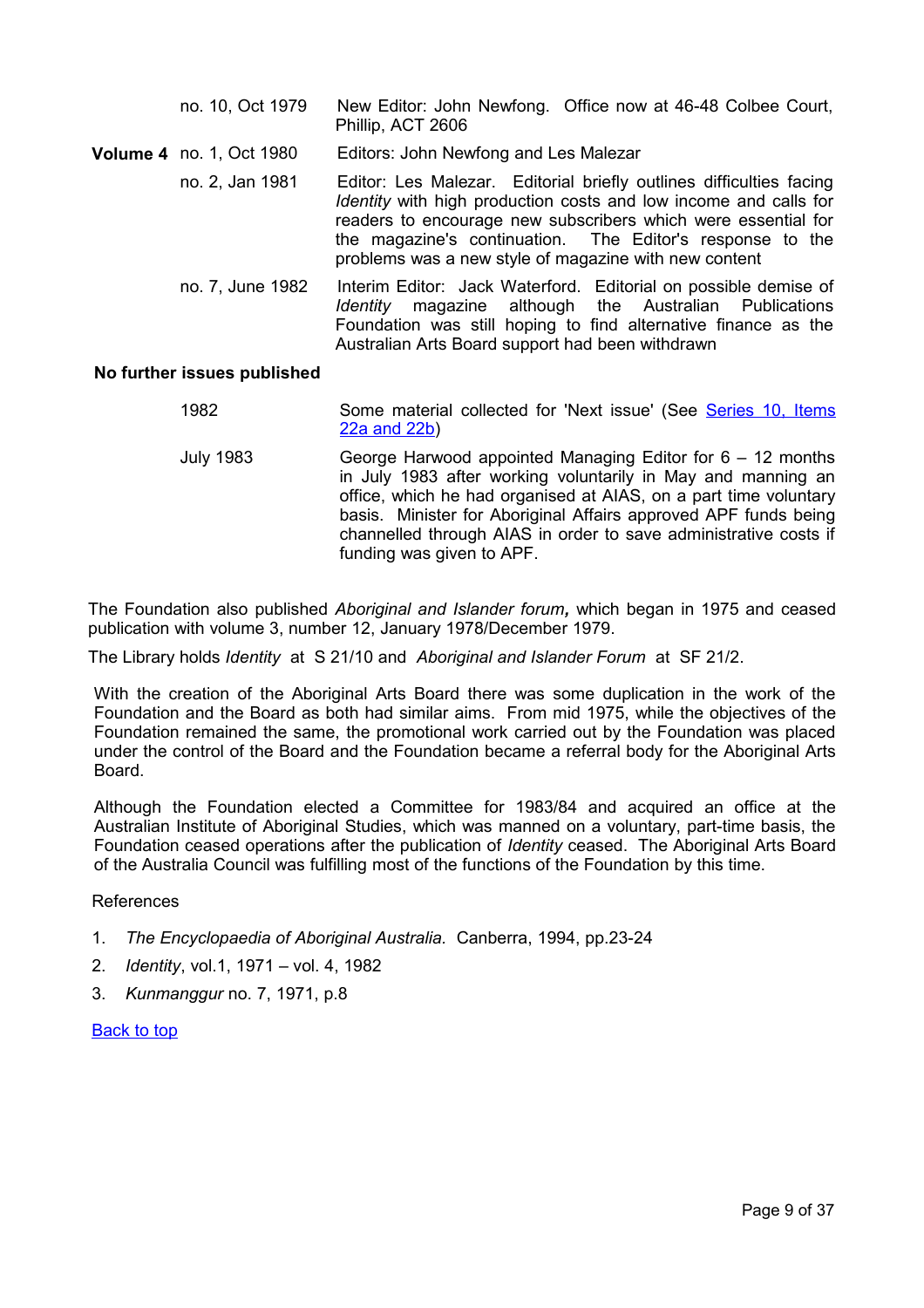## <span id="page-9-2"></span>**SERIES DESCRIPTIONS**

## <span id="page-9-1"></span>**Series 1 Incorporation and rules, 1953, 1970-81**

This series contains papers relating to the incorporation and the rules of the Aboriginal Publications Foundation, including changes to the rules made in 1981.

## **Folder**

- 1 Certificate of Incorporation, 12 August 1970, 1973 certified copy of the certificate and A.C.T. 'Associations Incorporation Ordinance 1953'
- 2 'Rules of Aboriginal Publications Foundation Incorporated' [no date] Three copies
- 3 'Rules of Aboriginal Publications Foundation Incorporated' annotated with changes to the rules; 'Proposed amendments to the Rules of Aboriginal Publications Foundation' [no date] (three copies); 'Amendments to the rules of Aboriginal Publications Foundation Incorporated Annexure 'A', approved at the Annual General Meeting, Sydney, 29 November 1981 (three copies); 'Original new rules' [no date] and 'Old rules' [no date] plus three copies of the new 'Rules', one with handwritten note 'New amended rules. To remain in Office'

## [Back to top](#page-0-0)

## <span id="page-9-0"></span>**Series 2 Minutes of Meetings, 1973-83**

This series contains the Minutes of the Aboriginal Publications Foundation meetings and associated papers, such as financial reports, editor's reports, and nominations for membership. There are also notes taken at some of the meetings and some draft minutes.

Minutes include those of the Sub-Committee Meeting of 12 September 1973, Executive Committee Meetings, the Annual General Meetings and a joint meeting with the Aboriginal Arts Board in July 1976.

Many of the papers have been annotated and there are multiple copies of some of the papers.

<span id="page-9-3"></span>Several documents relating to staff matters have been moved to [Series 7, Staff](#page-13-2) or [Series 8, Staff -](#page-13-1)  [Identity Editor](#page-13-1)[.](#page-9-3)

**Open access** for reading. The *Principal's* permission is required for copying and quotation. [Access code A1 B1]

## **Folder**

|      | 'Minutes book 1', 12 Jan 1973 – 18 Jul 1976                                         |
|------|-------------------------------------------------------------------------------------|
| 25/1 | Minute book, 30 Nov 1976 – 12 Dec 1981. [This is an additional document held in Box |

- 21.]
- 2 1973-76 copies of minutes
- 3 1977-79 copies of minutes
- 4 1980 copies of minutes
- 5 1981 copies of minutes
- 6 1982 copies of minutes
- 7 1983 copies of minutes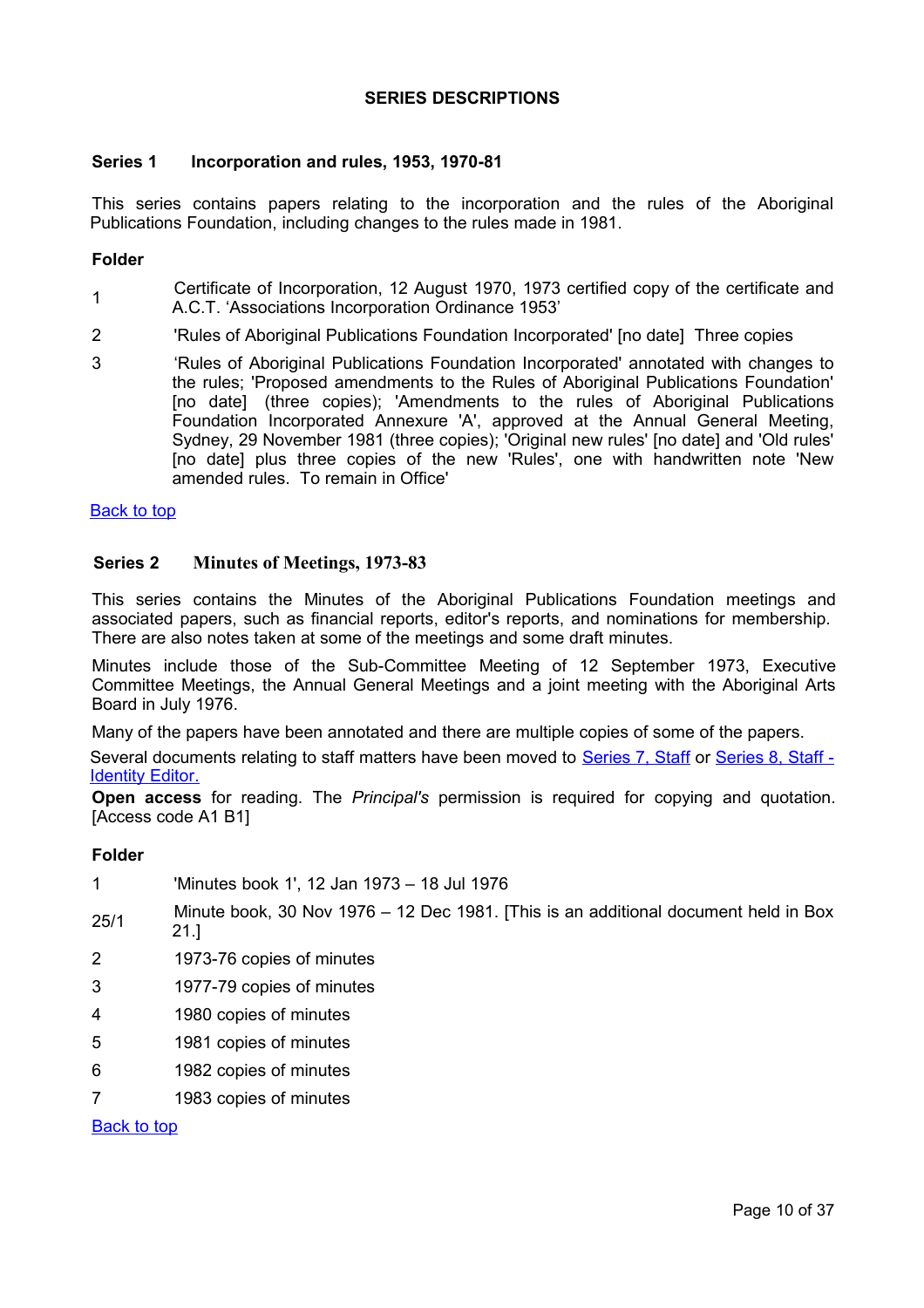## <span id="page-10-0"></span>**Series 3 Financial records, 1971-83**

This series consists of the financial reports and records for the Foundation and for the two journals the Foundation published, *Identity* and *Aboriginal and Islander Forum*.

Subscription records for the journals are held in [Series 4, Financial records - Subscriptions.](#page-11-1)

## **Folder**

- 1 Balance sheet and accounts as at 30 June 1971, 15 November 1971, 17 April 1972, 30 June 1972 (two copies), 31 December 1972, 30 June 1973 (two copies) and 30 June 1974 (three copies), prepared by Wallace McMullin & Partners
- 2-8 Financial statements, prepared by Wallace McMullin & Smail, 1975-81. Included are a letter covering a review of the current financial position, projected cash flow and financial position for the year ended 30 June 1980 and the financial assistance required by the Foundation for 1979/80 prepared by Wallace, McMullin & Smail, 29 May 1979. Also some covering letters and an undated handwritten note on expenditures. Some of the statements are signed copies
- 9 Treasurer cash book, July 1973-81
- 10 *Identity* journal, 30 June 1971-July 1 1980
- 25/2 *Identity* cash book, January 1974-June 1975. [This is an additional document held in Box 21.
- 11 *Identity* cash book, July 1975-August 1976
- 25/3 *Identity* cash book, September 1976-December 1977. [Additional document held in Box 21.]
- 25/4 *Identity* sales ledger, 1974-1975. [Additional document held in Box 21.]
- 12 *Identity* sales ledger, June 1978-1979
- 13 *Identity* cash book, January 1978-June 1979 with Treasurer's A/C, January-June 1979
- 14 *Identity* cash book, July 1979-April 1981
- <sup>15</sup> *Identity* journal, July 1974-December 1978 with *Forum* journal April 1974-December 1978
- 16 *Identity* credit journal 1977-78 with *Forum* credit journal 1977-78
- 17 *Forum* ledger, June 1976-81
- 18 *Forum* sales ledger, January 1976-79
- 25/5 *Forum* cash book, February 1976-October 1978. [Additional document held in Box 21.]
- 19 *Forum* cash book, November 1978-December 1980
- 20 Monthly financial reports¸ 1981-83
- 21 Job record sheets, 1978. The sheets record the numbers and costs of jobs such as printing letterheads, visiting cards and brochures
- 22 Miscellaneous papers, 1973-78. Includes 'Advertising as a source of revenue for *Identity'*, invoices, receipts, notes on wages and national wage case information, advertising rates, two advertisements for publication, form letters and unsigned copies of an agreement with Michael Anderson on funding for a project. Also included are 'Relative costs of one day meetings held at various locations', handwritten notes, 1978 cancelled cheques and forms, such as a claim form for travel and sitting fee allowances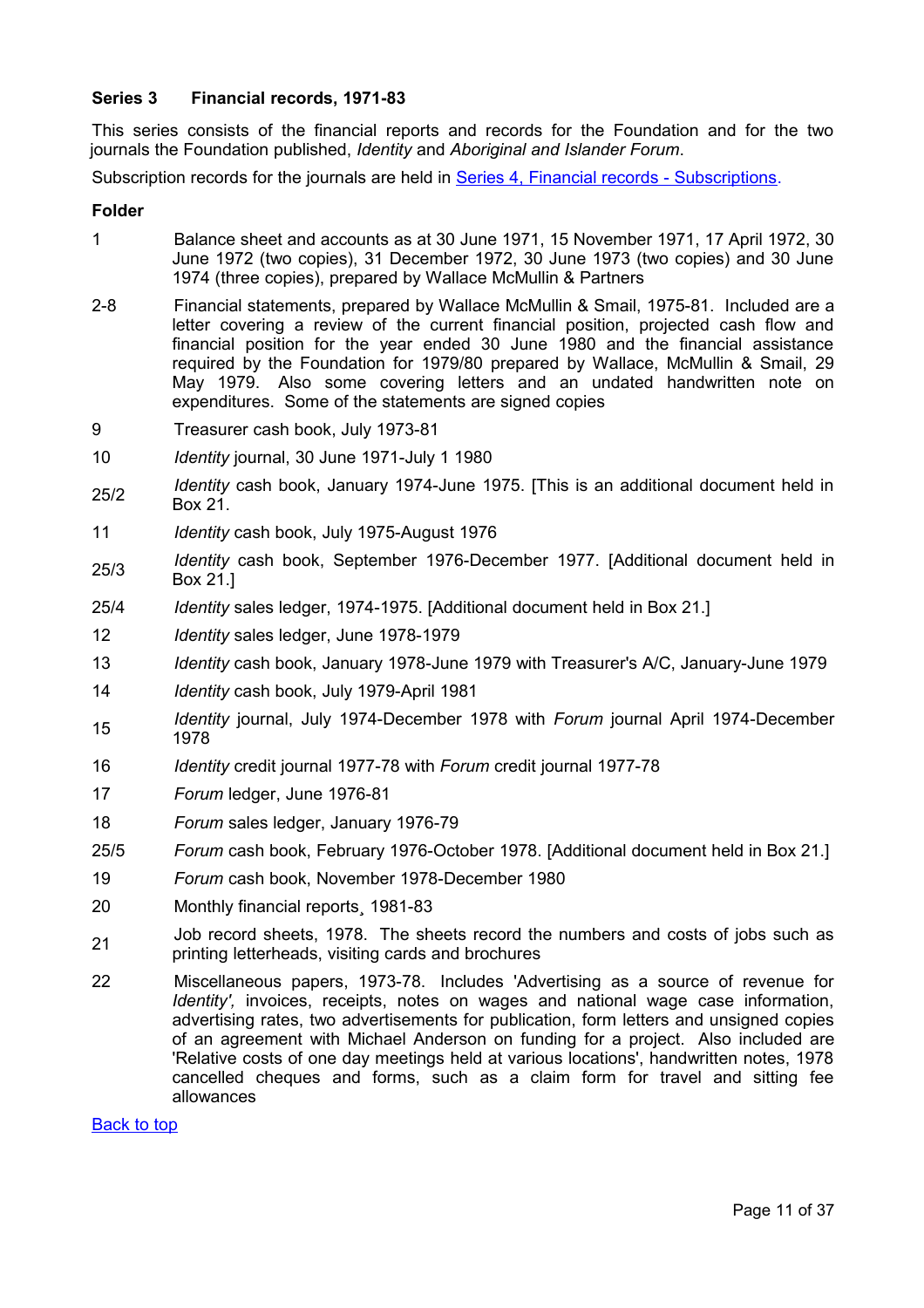## <span id="page-11-1"></span>**Series 4 Financial records - Subscriptions, 1973-83**

The first part of this series consists of orders, renewals, invoices and receipts for subscription payments for *Identity* and *Aboriginal and Islander Forum* and there are also some for the 'Black Australia' poster*.* There is also some related correspondence such as letters claiming issues not received or credits. Included are copies of a form letter explaining the non publication of some issues in 1980 owing to the move of the Foundation's Office from Perth to Canberra in 1979 and the resultant loss of the Editor and also financial difficulties at the time*.* 

The bulk of the *Identity* records deal with orders placed with subscription agents such as Ebsco, Gordon and Gotch, Globe Subscription Agency and Dekker & Nordemann.

Schools, universities, education centres, public libraries, government departments, prisons and individuals are among those who subscribed to the journals and there were some overseas orders, for example from Denmark, Papua New Guinea and the United States.

Correspondence concerning subscriptions can also be found in [Series 10, General files.](#page-14-0)

The second part of the series consists of invoices and receipts and a small amount of correspondence relating to orders, claims and payments for *Aboriginal and Islander Forum.*

The third part of the series consists of completed worksheets containing data about subscriptions for a batch entry computer system and the fourth part consists of computer printouts containing subscription details.

# **Folder/**

**Item**

- 1-26 Subscription records for *Identity,* 1973-83. There are also a few records for *Aboriginal and Islander Forum*
- 27-55 Subscription records for *Aboriginal and Islander Forum*, 1976-80
- 56 Signed orders for *Aboriginal and Islander Forum,* 1975, returned in response to an appeal for signed orders as proof of circulation required by the Postal Department for registration of the journal as a Category C publication
- 57 *Aboriginal and Islander Forum* bulk order lists 1975-79. Contain numbers supplied, names, addresses, payment details and some related records such as a receipts
- 58-63 Wallace, McMullin & Smail batch data entry worksheets for subscriptions
- 64-65 Computer printouts of lists of subscribers, their addresses and codes related to their subscriptions, 1981-82. [Held in Boxes 6 and 7 – folio boxes]

## [Back to top](#page-0-0)

## <span id="page-11-0"></span>**Series 5 Membership Register, 1974-82**

## **Item**

- 1 Membership register for 1974-77 and 'Membership and associate membership *Identity*  Nov1979-' (no entries)
- 2 '1981- Members & Association Member's Membership book'. Entries for 1981 and 1982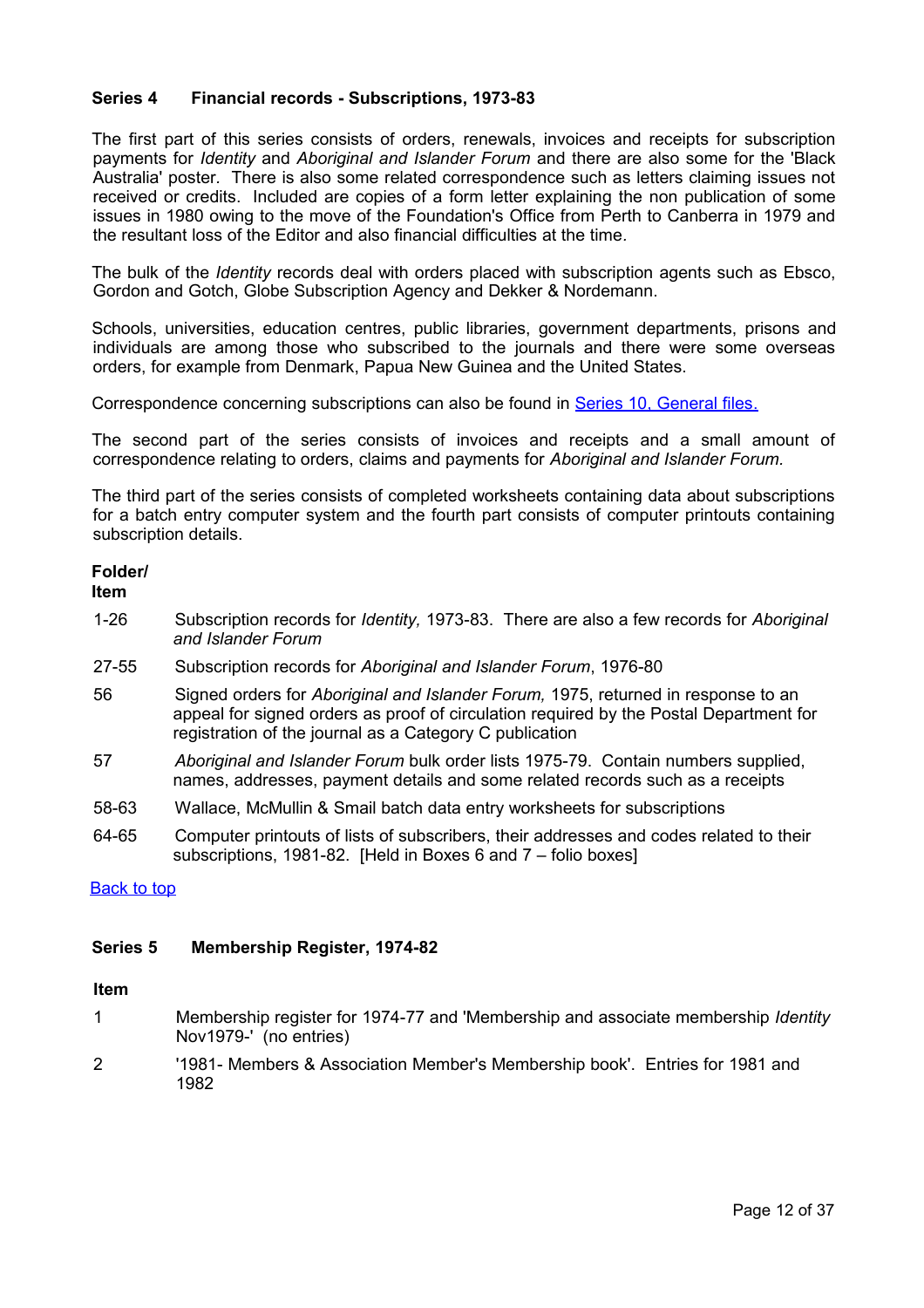## [Back to top](#page-0-0)

## <span id="page-12-0"></span>**Series 6 Correspondence, 1953, 1974-82**

This series contains files consisting primarily of correspondence.

Correspondence is also included in [Series 10, General files,](#page-14-0) which contains contributions for *Identity* and other papers which were often accompanied by letters.

A number of the papers are photocopies of the originals and there are multiple copies of some of the papers.

#### **Folder**

- 1-6 Aboriginal Arts Board, 1976-82. Mainly concerned with grant applications. There is some work by Indigenous authors submitted by the Board for possible publication in *Identity*, such as poems by Margaret Brusnahan and by Errol Pickalla
- 7 Aboriginal Development Commission, 1980-82. Mainly concerned with applications for a grant from the Commission
- 8 Australia Post, 1974-82. Includes *Postal Service Act 1975* and July 1977 changes to by-laws, a statutory declaration, an application for registration of *Black Forum* as a periodical and a registered publications mailing statement form
- 9 Australian Capital Territory Registrar of Companies, 1953, 1976-81. Includes a copy of the Australian Capital Territory's 'Association Incorporation Ordinance 1953', which is a set of Incorporation procedures
- 10 Australian Information Service Department of Media, 1975. Letter from Publications Editor to Editor of *Identity*, regarding its new layout (1975) and report by Bob Hawkins, Publications Officer, of a meeting on the Aboriginal Publications Foundation at which he represented the Service (1975)
- 11-12 Berkley Consultants, 1982. After the Aboriginal Arts Board failed to provide a grant to the Foundation in 1982, the Foundation contracted Berkley Consultants to raise funds for the publication of *Identity*, and to take over its publication, with a percentage of the funds raised as payment. There are papers relating to this arrangement in this file. Included also is correspondence between various organisations, companies, etc. and Berkley Consultants with regard to a request for funds to support the Aboriginal Publications Foundation. There are also related papers such as a computer printout of addresses for trusts, big businesses and organisations associated with Aboriginal and Torres Strait Islander affairs and names and address of companies and trusts to which letters requesting support were sent
- 13 *Identity* distributors, 1980. Copies of letters asking recipient to act as an *Identity*  distributor. As the Foundation had had difficulty with commercial agents they sought individuals willing to act as agents, for the normal fee, in an effort to increase subscriptions
- 14 Ruth Kaplan, 1974-76, including letters to the Editor of *Aboriginal & Islanders Forum,* to other editors and also newspaper cuttings of letters to newspapers on issues such as human rights and racism. Also copies of questions asked in the Queensland Legislative Assembly, correspondence with the Parliamentary Commission for Administrative Investigations (Queensland), with the Queensland Law Reform Commission and with the Minister of Justice, 1974-76
- 15 Public Officer, 1980. Enquiry from, and response to, the Foundation's Public Officer regarding some expenditures and letter from the Public Officer regarding his position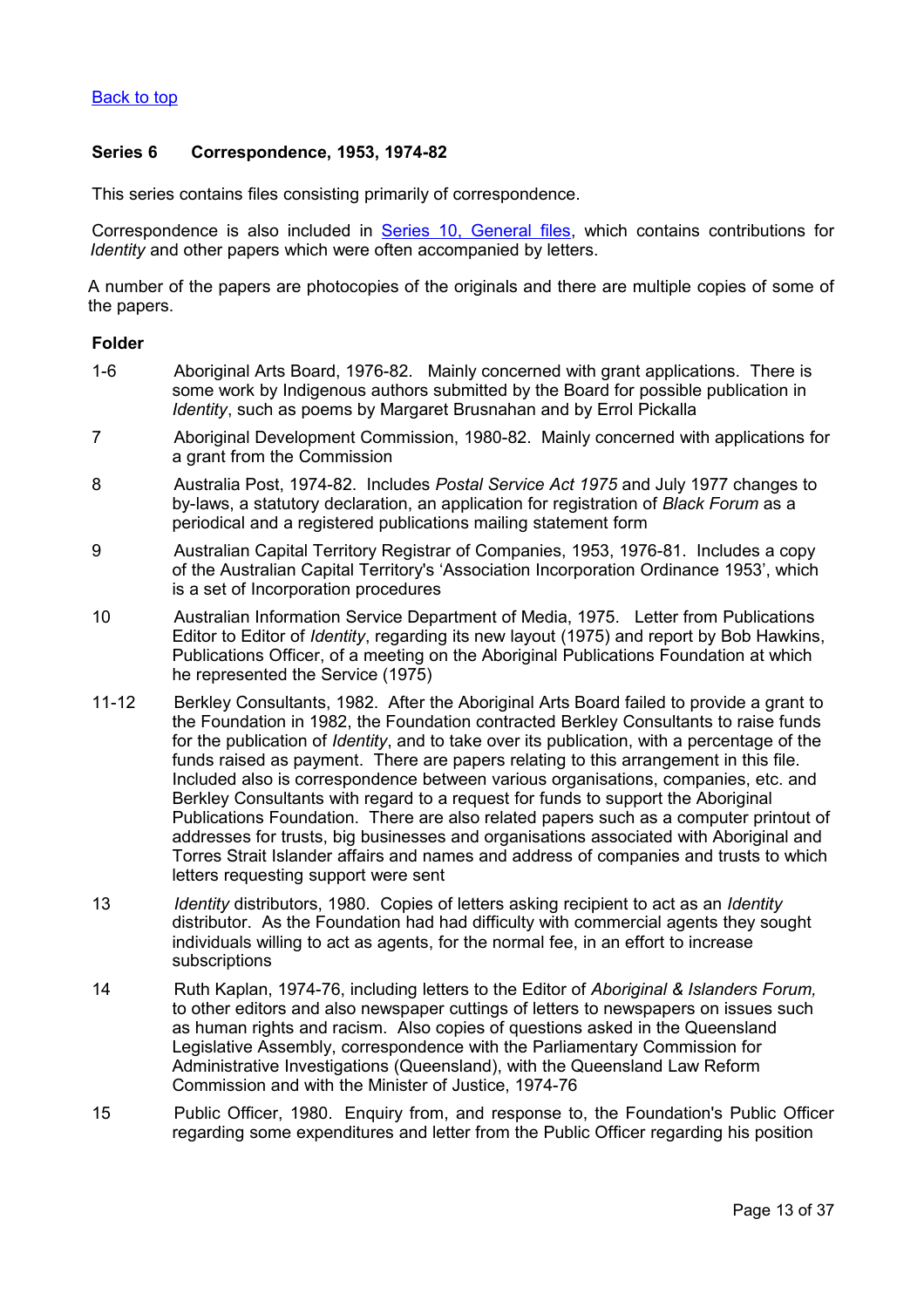## [Back to top](#page-0-0)

## <span id="page-13-2"></span>**Series 7 Staff, 1973-81**

In this series are papers, mainly correspondence, relating to Foundation staff and the positions of Office Manager and Editor. There is also an Editor's report and other correspondence with the Editor.

**Closed access.** *Principal's* permission required for reading, copying and quotation [Access code A3b B1]

1 folder

[Back to top](#page-0-0)

## <span id="page-13-1"></span>**Series 8 Staff -** *Identity* **Editor, 1979-82**

This series contains papers relating to the appointment of Editors for *Identity* between 1979 and 1982. Although a number of applications were received in response to advertisements for the position in 1982 few were from Aboriginal or Torres Strait Islander applicants. The *Identity* editors are listed in the [Background Note.](#page-4-0)

**Closed access.** *Principal's* permission required for reading, copying and quotation [Access code A3b B1]

## **Folder**

- 1 1979
- 2-3 1980 [*Howl*, v.5 and vol. 6 from Folder 2 held in Box 20 a folio box]
- 4-5 1982. [*Progress: the Official newspaper of the Nyoongar's Building Company,* September 1978, October 1978 and January 1979 transferred` to RS 29.6/4 from Folder 4]

#### **[Back to top](#page-0-0)**

## <span id="page-13-0"></span>**Series 9 Names and addresses of contacts, 1973-82**

This series contains lists of names and addresses and also directories used by the Foundation, for example when seeking subscriptions for *Identity.*

**Open access** for reading. The *Principal's* Permission is required for copying and quotation. [Access code A1 B1]

#### **Folder**

1 Lists of office bearers of organisations involved in Aboriginal and Torres Strait Islander affairs, and of editors of Aboriginal publications. There are a wide variety of organisations listed, such as councils, committees, reserves, missions and organisations involved in Aboriginal affairs for all states with the exception of Tasmania, such as the National Aboriginal Consultative Committee (N.A.C.C.) Secretariat, Mugarinya Group & 12 Mile Reserve Committee, Port Hedland, Harold Blair Aboriginal Children's Project, North Balwyn and AMOS (Aboriginal Movement for Outback Survival), Kalgoorlie. Others include the Roper River Citizens Club Inc.; the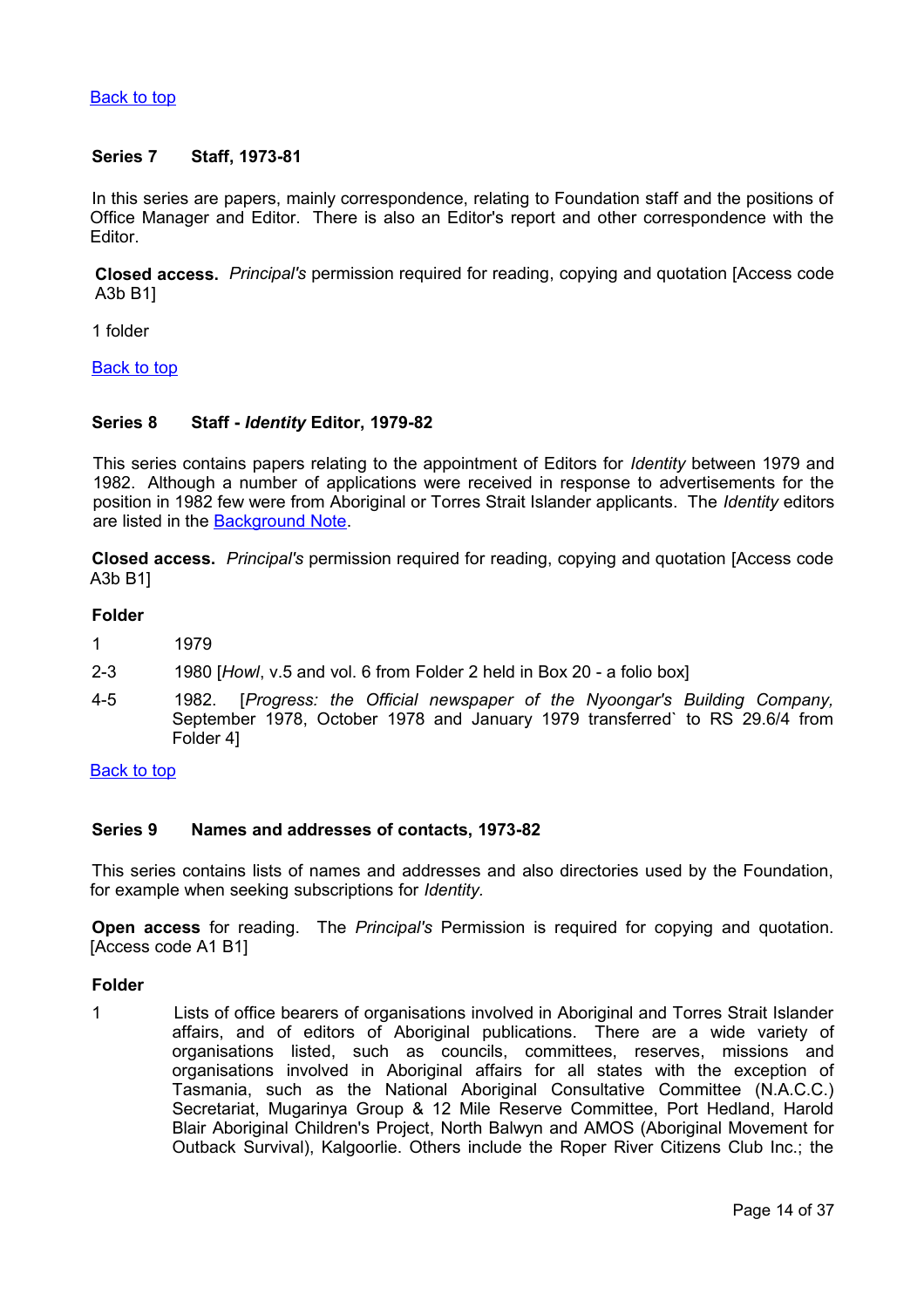## **Folder**

Broken Hill Aboriginal Advancement Committee; the Unia Association; the Daley River Mission; the Redfern Housing Association and the Cunnamulla Native Welfare Association

- 2 Names and Addresses of A.L.P. Secretaries of Branches affiliated to the Tasmanian Section of the Australian Labor Party; House of Representatives and Senate 'List of Members' (1974); individuals; Australian Unesco Committee for Education; 'Endorsed A.L.P. candidates - 1977 elections' [W.A.]; *Diplomatic list* (1975); *Directory of public library services in Victoria* (1976) and letter from the Library Council of Victoria regarding orders by public libraries; a list of names and addresses for promotional copies of *Aboriginal and Islander Forum* November issue [no year]; a list of country newspapers sent by the Department of Aboriginal Affairs for possible addition to the circulation list; and list of 893 people, possibly Aboriginal, with Western Australian addresses (source unknown)
- 3 *Directory of Aboriginal organisations and resources in Western Australia 1982,* compiled by May L. O'Brien (Perth, 1982)
- 4 Directory of the Department of Aboriginal Affairs, South Eastern Region
- *5* 'Parliament House, Canberra, telephone directory February 1973'

## [Back to top](#page-0-0)

## <span id="page-14-0"></span>**Series 10 General files, 1968-83**

This series contains general correspondence, much of it about *Identity* articles, draft articles, material submitted for publication, suggestions of issues to be covered in *Identity*, responses to articles in *Identity*, copies of university essays and comments on the journal from subscribers. There are letters of rejection for articles, a number because the author was not an Aboriginal, as the policy of the Foundation was to publish Aboriginal writers.

There are reports of conferences, ministerial and prime ministerial statements, copies of parliamentary questions and answers and publishers blurbs.

Letters covering payments for published contributions and letters asking for coverage in the journal, such as of *Up, not down, mate! Thoughts from a prison cell*, by Robbie Walker (1981) are also included in this series.

In addition there is correspondence about *Identity* subscriptions and other administrative matters, such as printing and advertising, or relating to the Foundation's operations and on other matters such as a request for information sources from a student undertaking a school assignment on Aboriginal people, and comments on proposed rule changes for the Foundation.

Letters and papers dealing with staff, such as references, confirmation of appointments, pay and performance have been removed and placed in the **Series 7, Staff**. Correspondence is also held in [Series 6, Correspondence](#page-12-0)

A number of the papers in this series are photocopies.

## **Folder**

- 1 1968-71, mainly correspondence
- 2 1972, mainly correspondence
- 3 1973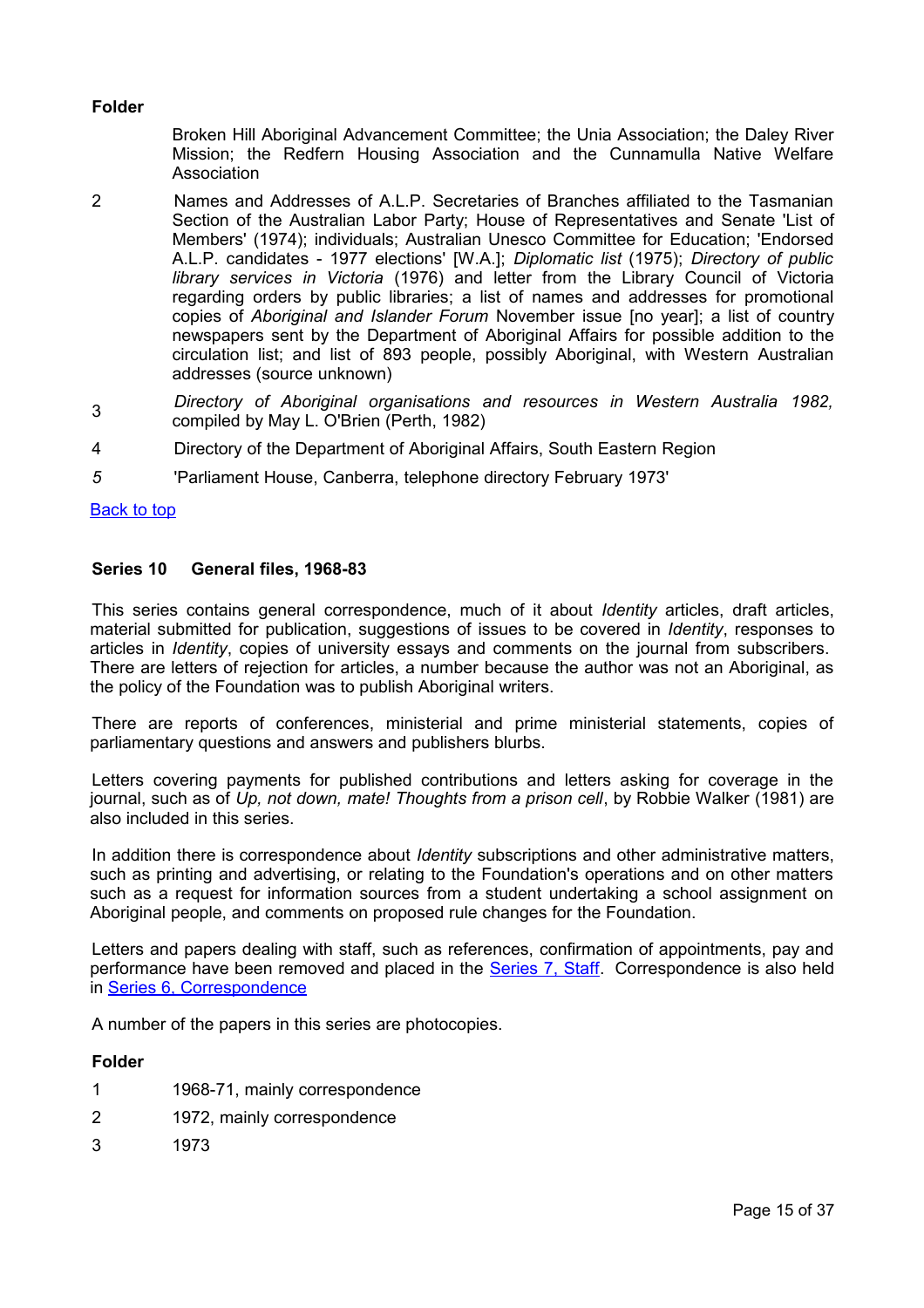- 4 1974
- 5 1975
- 6 1976
- 7 1977
- 8 1978, mainly correspondence
- 9 1979
- 10-12 1980. Includes three photographs taken by Janine Roberts of Mornington Island Dancers performing and one of Ms Jean Jimmy and one of Joyce Hall speaking at the North Queensland Land Council 'Environment Week', Cairns, after land taken by Comalco (item 10); and a photograph of Bobby Jabanunga at the opening of the Hettie Perkins Hostel (Item 11) [photographs all held in Box 20 – a folio box]
- 13-18 1981. Includes photograph of Djondurru Dhammaratpji, Town Clerk of Ramingining, Arnhem Land being welcomed by Mayor of Springvale, Victoria at a Council meeting (Item 17); and of Ned Jakamarra and one of Peter Horsetailer Jatialjani and Ned Jakamarra at Timbalong, the site of the massacre and one of a boy with 'Green 16' and 'Bush' on back of photograph (item 18), [photographs all held in Box 20 - a folio box]
- 19 'Blackisms' poster. [Held in Box 20 a folio box]
- 20-21 1982. Includes photographs of Mona Tur and family (Item 20) and from Yipirinya School which accompanied a letter of 10 March 1982 (Item 21). [Photographs all held in Box 20 – a folio box]
- <span id="page-15-1"></span>22a 'Next issue', 1982. A small amount of material dated in the second half of 1982 was gathered for 'the next issue' of *Identity* but it was not published as the journal ceased with the June 1982 issue
- 22b 'Next Issue' Victor Deeble, 1982. Large, handwritten manuscripts of poems from the "Next issue' file. [Held Manuscript Plan Cabinet]
- 23 1983
- 24 Miscellaneous manuscripts sent for consideration for publication and draft articles. They include articles, book reviews, poems and short plays
- 25-28 Miscellaneous, 1981-82. Includes financial reports, correspondence, agendas and minutes of meetings and associated papers and copies of the rules of the Foundation. Also copies of draft articles and contributions. A number of the papers are labelled 'H. Boyle' or 'Helen Boyle' and some papers have been annotated
- 29 Miscellaneous undated papers. Includes correspondence, carbon copy of typescript manuscript of *The situation of Australian Aborigines: report of a Special Study Committee*, published by the Victorian Branch of Amnesty International in 1965, handwritten notes, photocopies of articles and brochure on Adina Aboriginal Arts

## <span id="page-15-0"></span>**Series 11 Jack Davis, 1973-77**

Jack Davis (1917-2000) was the Editor of *Identity,* the major publication of the Foundation, from 1973-79. He was a playwright, an actor and a poet. Davis was active in Aboriginal affairs, for example in organizing welfare agencies for Aboriginals, run by Aboriginals, and in organizing protest marches. He was involved in sit-ins, and spoke publicly on Aboriginal affairs at service clubs and on radio and television. From 1967 to 1973 Davis worked for the Aboriginal Advancement Council of Western Australia.

In 1977 Davis was awarded the British Empire Medal for his contributions to literature and his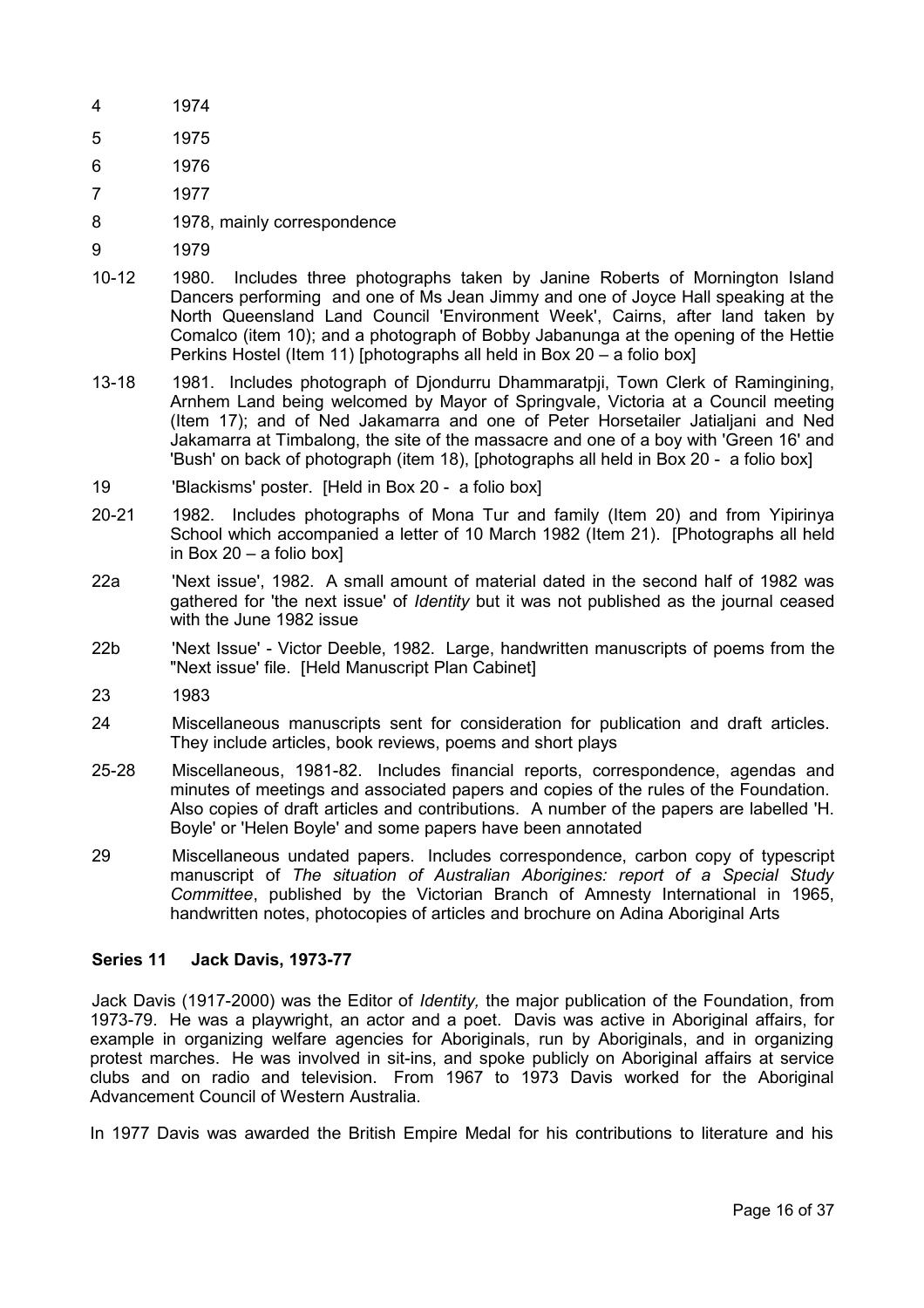services to his people.

This series consists of a notebook relating to the work of the Foundation, manuscripts of some of Davis' work, letters to Davis congratulating him on the award of the British Empire Medal and papers of the P.E.N. Conference, where Davis was a guest of honour and presented a paper. There are also papers related to Davis' work on languages and to Davis' membership of, and participation in, the work of the Australian UNESCO Committee for the Arts during 1975 and 1976.

# **Folder/**

# **Item**

- 1 Notebook containing draft poems, articles and notes, including notes on *Identity*. The handwriting indicates that it was compiled by Jack Davis
- 2 Manuscripts by Jack Davis
	- 'Aboriginal Australia to the others', by Jack Davis, a poem. Typescript
	- 'Song for the spirit dance' in Bibbulmum [Bibbulman] and English. Handwritten, unsigned
	- 'The Reporter: a one-act play'. Typescript. Three copies, two copies annotated
	- 'The dreamers', by Jack Davis. Roneoed. Three copies, one copy annotated
- 3 Aboriginal languages. Includes 'A glossary of the Bibbulmum [Bibbulman] language' compiled and illustrated by Jack Davis; letters to Davis from the Australian Institute of Aboriginal Studies regarding funding for a study by Davis on the Bibbulmum [Bibbulman] language'; and a study grant and papers on the Pitjantjatjara language. Also includes 'Aboriginal languages: how many are there', by Peter Sutton (1975); map on the distribution of Aboriginal language in Central Australia (1974); 'Aboriginal Australia - some major languages;' and 'The Bibulmarm [Bibbulman] language' by Jack Davis
- 4-5 International P.E.N. Congress, 42nd, Sydney, 11-17 December 1977. Correspondence relating to the invitation to Jack Davis to be a Guest of Honour at the Congress and papers relating to its organization, such as social event dates. Included are
	- 'The Pacific poems' by Ruth Kovoho
	- 'Maori, Aboriginal and Papua New Guinea literature', by Linda Peterson
	- 'Bridge of Asian and European culture', by Yoichi Nakagowa
	- 'Poetry as a bridge', by Judith Wright
	- 'Not literature in culture, but culture in literature' by Youn-sook Moh
	- 'Shakespeare in Japan', by Stephen Kelen
	- 'Haiku as a keyword to understand Japanese culture' by Todi Akao
	- 'Hunters of silence: the Asian as ritual poet in the noisy world of the atom bomb', by Virginia R. Moreno
	- 'Dutch colonial literature' by Margaretha Ferguson
	- 'The Polish view', by Zygmunt Kubiak
	- 'Japanese literature, bridging Asian and Western cultures', by Kenji Takahashi
	- 'Anglo-American poetry in the twentieth century: the Chinese bridge', by Richard Howard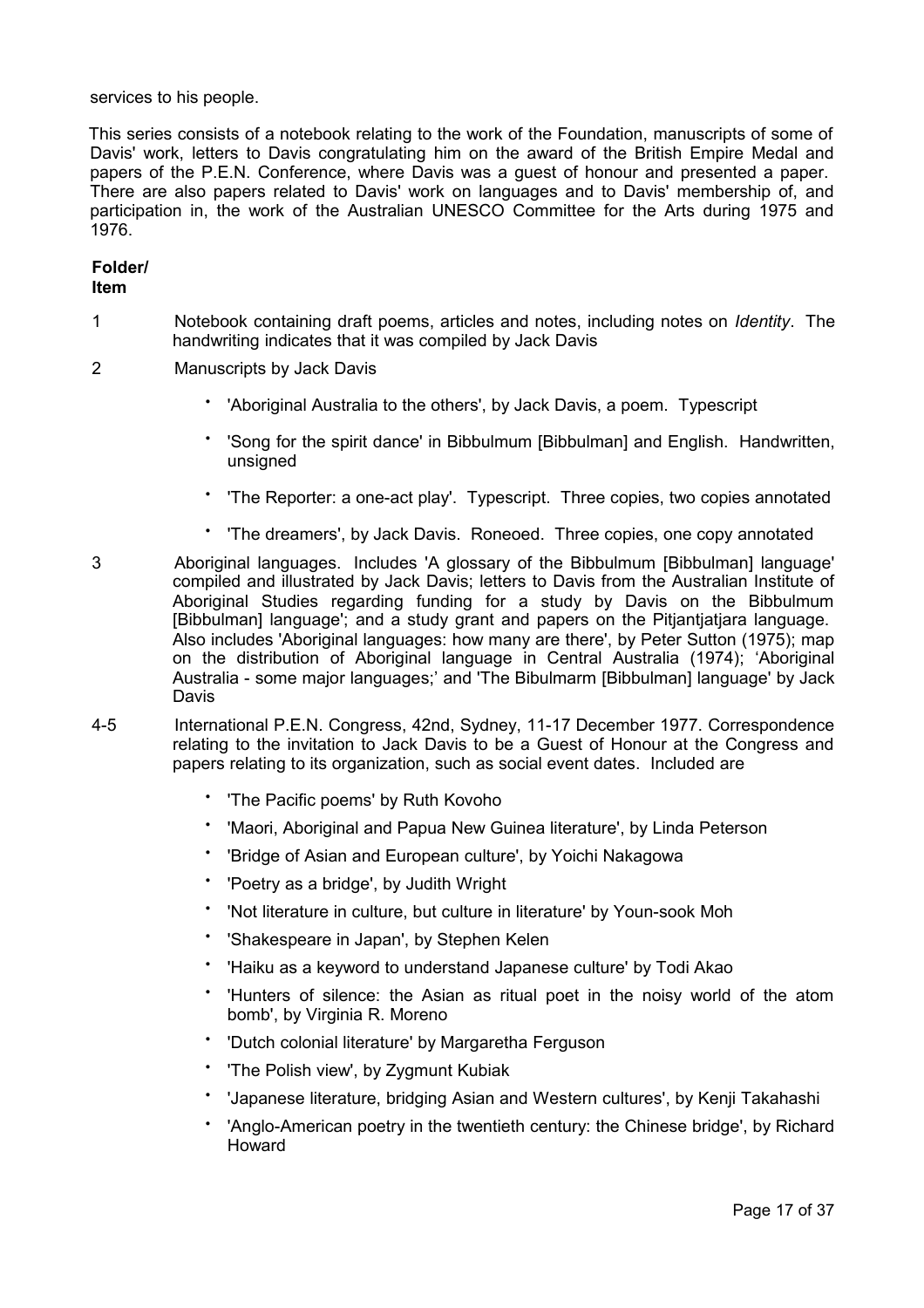**Folder/ Item**

- 'A way towards the formation of the standards of literary comparison in the Pan-Pacific areas', by Michio Ochi
- The Maori idiom: Apakeha playwright', by Bruce Mason
- 'A South Pacific literature emerges', by Olaf Ruhen
- 'The Maori idiom: poetry and fiction', by Lauris Edmond
- 'Theatre in the Netherlands: a few side-notes', by Jan-Willem Overeem
- 'Literature seminar'. 'Mark Solon UPNG' written on the top of the first page. Photocopy of chapters 1-5
- 6 British Empire Medal, 1976. Letters to Jack Davis, congratulating him on the award of the British Empire Medal
- 7-8 Australian Unesco Committee for the Arts, 1975-77. Jack Davis was invited to become a member of the Committee for the 1975/76 biennium. The papers relate to the work of the Committee, such as meeting papers, draft recommendations for the 1976 Unesco General Conference and a report of a Planning Committee for Proposed Unesco Seminar for Editors of 'Little Magazines' in the Pacific Area (1975) and a photocopy of a report of the Australian Delegation to the 18th Session of the Unesco General Conference (1974)

## [Back to top](#page-0-0)

## <span id="page-17-1"></span>**Series 12 'The Black Trooper', by Peter Hill**

'The black trooper', by Peter Hill (pseudonym Jack Ruth). Typed manuscript, described on the title page as 'life with Aboriginal Trooper Yurgama Jacobs and the people of the pioneering district of Tilabrook, where Yurgama kept law and order with the aid of his arkana or steel rimmed boomerang…' 'The Black trooper' was intended as a sequel to *Tilabrook tales* (1978) [Held in Library at B H647.70/T1. The National Library of Australia also holds a manuscript of 'The Black trooper' at NLA MS 8172].

## **Folder**

- 1-3 Manuscript of 'The Black trooper'. Typescript
- 4 Letter asking that the Foundation consider the manuscript for publication and copies of artwork [Held in Box 20 - a folio box]

## **[Back to top](#page-0-0)**

## <span id="page-17-0"></span>**Series 13 Manuscript of poems**

This series consists of a photocopy of an illustrated manuscript of poems. The illustrations are black and white drawings. There is a business card for Heather Towns, Design Director, Towns & Co attached to some of the illustration pages. There is no indication of the author of the poems.

1 folder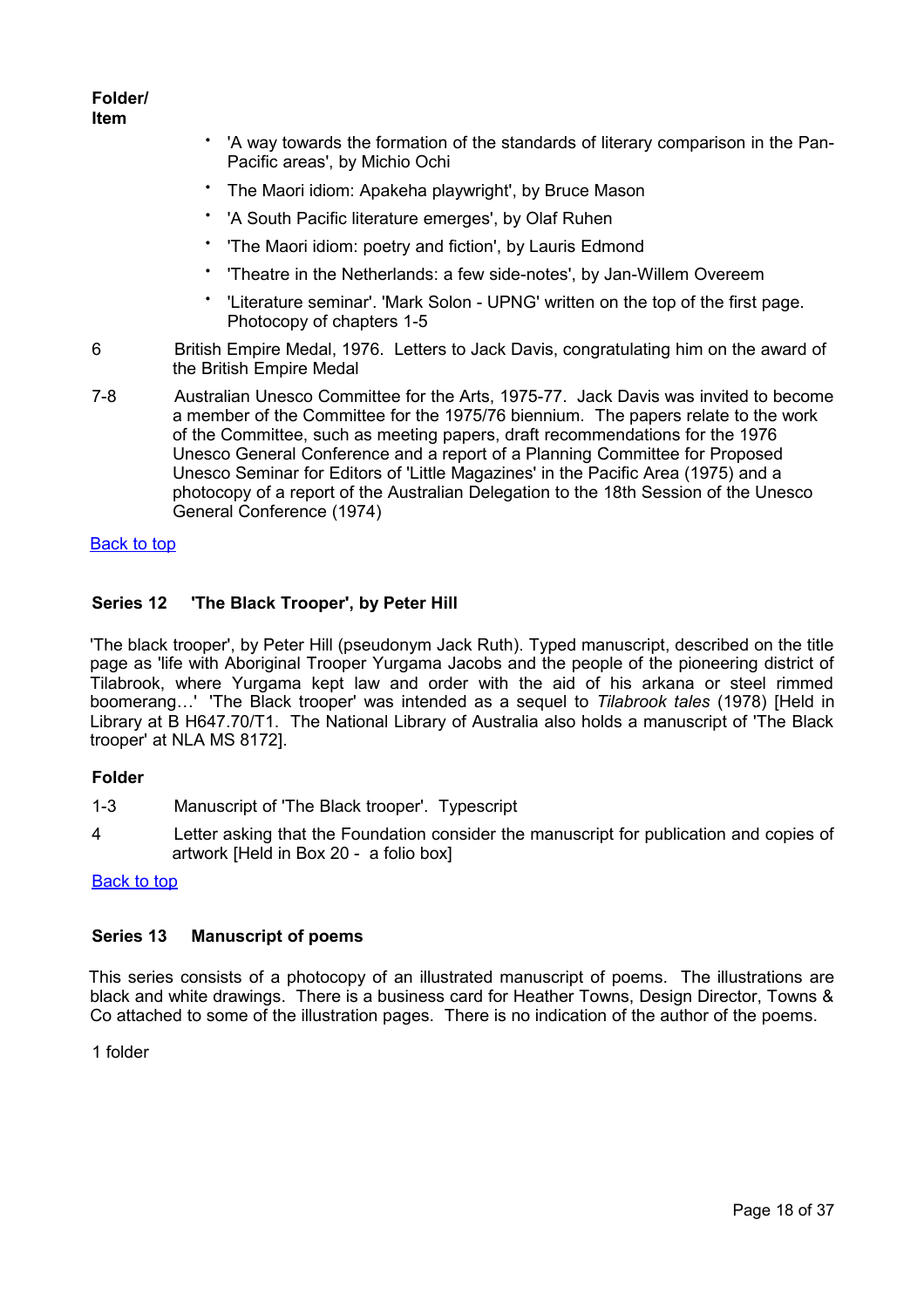# <span id="page-18-1"></span>**Series 14 Marnie Kennedy and Ngitji Ngitji (Mona Tur)**

This series contains manuscripts submitted to the Foundation for possible publication.

## **Folder/**

## **Item**

- 1 Annotated typescript manuscripts of the poems 'God's gift to the Aborigines' and 'Our history' by Marnie Kennedy. The later was published in *Identity,* vol. 4, no. 7, 1982, p. 29
- 2 'Only a bridge' (197-), by Mona Tur, a manuscript of a booklet intended for use by children in the 'hope that people who read this book may be able to understand the confusion that a part-Aborigine faces in a journey in two worlds' (Pref.). The booklet does not appear to have been published

## [Back to top](#page-0-0)

## <span id="page-18-0"></span>**Series 15 Background material/draft articles – by subject, 1936, 1951-83**

This series consists of background material and draft articles related to issues covered, or considered for articles, in Foundation publications. Included are reports, papers, correspondence, press statements, leaflets, conference papers, copies of *Hansard*, legislation and press clippings.

The papers are arranged in subject order. Many of the issues were covered in the Foundation's publication *Identity.*

**Closed access for Folder 22**: *Principal's* permission for reading. *Northern Territory Government's* permission required for copying and quotation.

**Closed access for Folder 56b**. *Principal's* permission for reading. *Bill Gray's* permission for copying and quotation.

## **Folder**

- 1 Aboriginal Development Commission, 1979-82
	- 'The Commonwealth Aboriginal Development Commission Bill, 1979: a critical commentary'
	- *Aboriginal Development Commission Act 1980* [Also held in Library at P AUS]
	- Leaflet on the establishment of the Commission on 1 July 1980 and publicity brochure describing the Commission
	- Aboriginal Development Commission *Background notes*, no. 1, April 1981
	- Aboriginal Development Commission Conference Housing Grants-in Aid. Photocopy
	- 'Housing loans lending criteria, 1981'
	- Leaflet on housing loans
	- 'Draft policy guidelines - enterprise grants' and 'Policy paper - enterprise loans' (1981)
	- 'Draft policy on land acquisition', 1981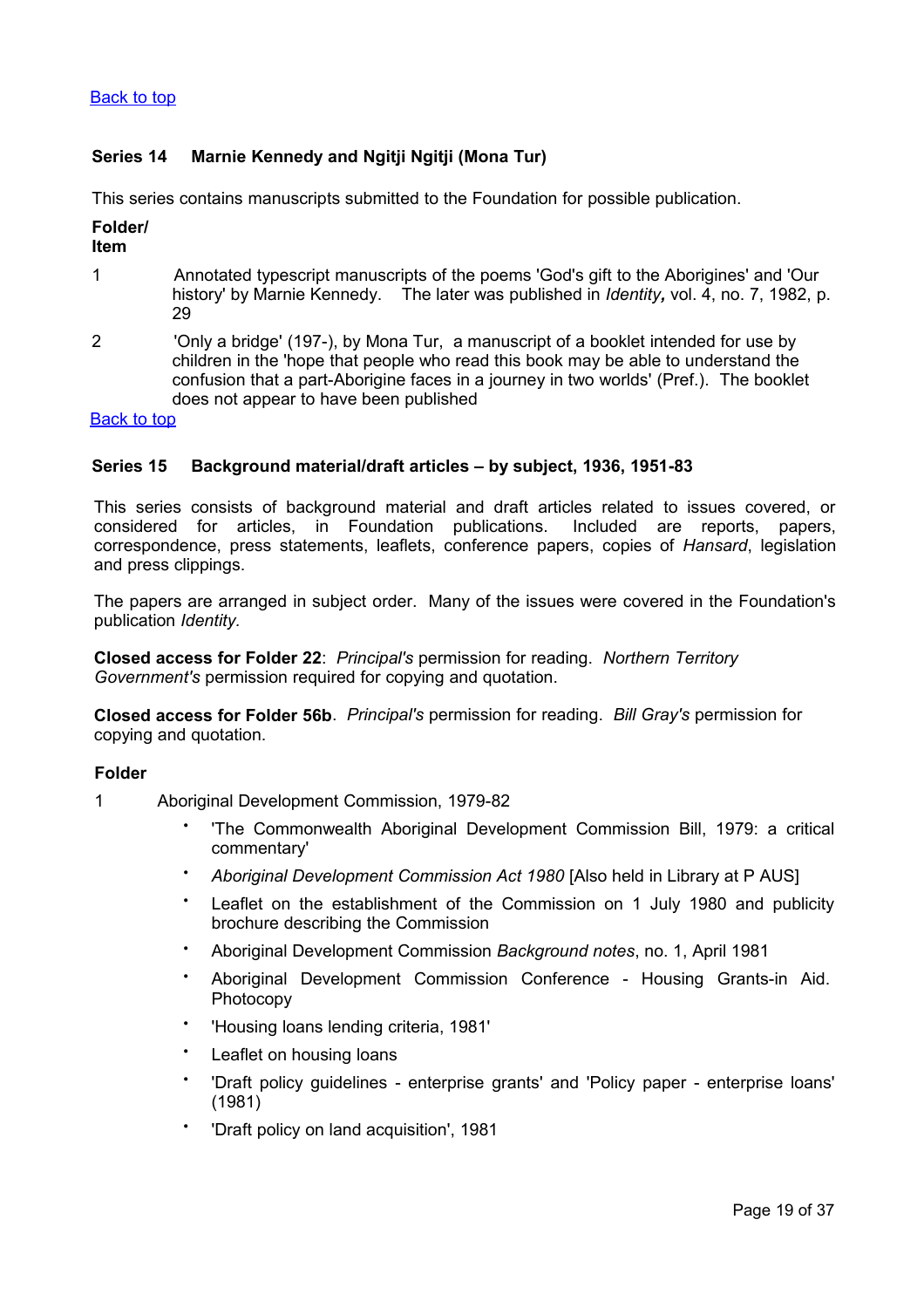- 'Aboriginal Development Commission: is it the shining star or a dark cloud?' Manuscript of article
- Newspaper cutting on Commission staff, 1981
- *Annual report*, 1981/82 and covering letter
- 2 Aboriginal Forum held in conjunction with the World Council of Indigenous Peoples, 1981. Resolutions presented at the Aboriginal Forum and copies of signed notices of motion of the resolutions. [One item held in Box 20 - a folio box]
- 3 Aboriginal Overseas Study Awards Scheme, 1978-82. Includes schedule of awardees (1975-81), references for some of the successful applicants (1980-81), list of departure and return dates, 1982 and two brochures
- 4 Aboriginal Overseas Study Awards Scheme, 1979, including 'Canadian Kumtux alternative schools and home-school co-ordinators, report' by Evelyn Greenwood (1979) [Also held in Library at PMS 5769] and 'Parenting education', extracts from a report by child care teacher Claire Andersen-Ward (1979?)
- 5 Assimilation, 1958-64
	- *Progress towards assimilation: Aboriginal welfare in the Northern Territory,* Department of Territories, 1958. [Also held by Library at P AUS]
	- *The policy of assimilation: decision of Commonwealth and State Ministers at the Native Welfare Conference, Canberra, January 26th and 27th, 1961*
	- A statement by the Minister of Territories in the House of Representatives on 14 August 1963; and a 1964 reprint of this policy with a new preface on 'Progress'
	- 'The trend against "assimilation": the land question', by N. Peterson, *The Bulletin*, April 11, 1964, p.10
- 6 Aurukun and mining, 1975-76
	- 'The Aurukun story' edited for publication
	- Aboriginal Islander Catholic Council 'Re: Aurukun Associates Agreement Act 1975', by F.G. Brennan. Edited for publication
	- 'Aurukun' leaflet issued by Queensland Aboriginal Embassy, accompanying letter and rally poster, 1976
	- Letter 'Re Aurukun Mining Act controversy' to Ministers and Home Missionaries from the Presbyterian Church of Queensland Board of Ecumenical Mission and Relations (Jan 1976). Photocopy
	- 'Mining at Aurukun - the facts', by Robert Bos. Photocopy
	- International Development Action 'Dossier on the proposed mining at Aurukun'. Photocopy
	- 'The Aurukun Associates Act, 1975. What's in it for Aborigines and why they don't want mining', June 1976 (two copies)
	- Draft article 'The corporate rights of Aborigines: the Aurukun case'
- 7 Education. 1972-73
	- 'Adult education'. Photocopy
	- 'Direct responsibilities of the Department of Education and Science in the education and vocational training of Aborigines', a general statement prepared by the Department of Education and Science for the Senate Standing Committee on Social Environment, 1972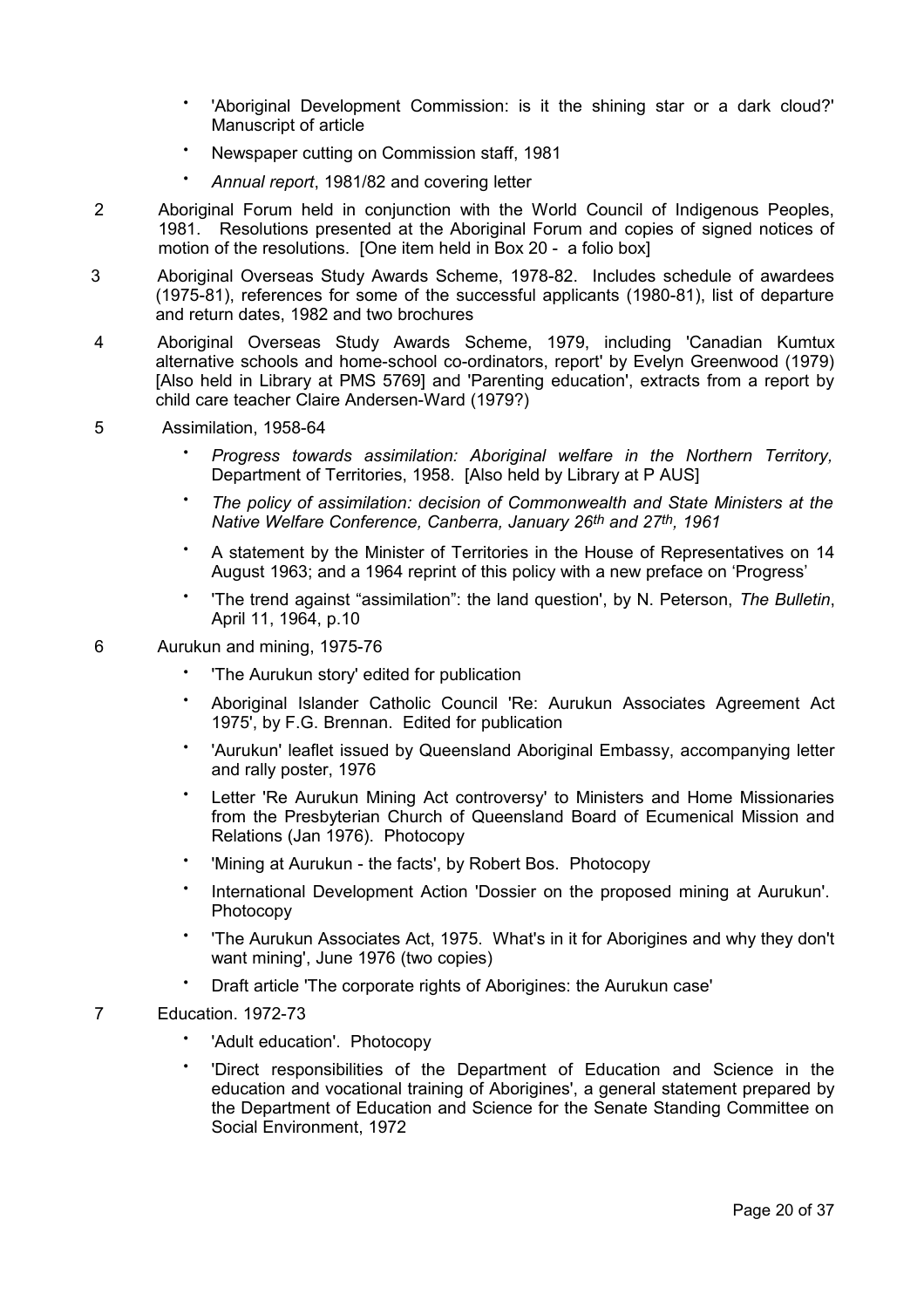- 'Films suitable for A.A.E. Classes', prepared by Adult Aboriginal Education, 1972
- Statement on the education of Queensland Aboriginal and Islander children [Queensland Education Department? 1973?]
- 'The Aboriginal Secondary Scholarship Scheme' interview with Mr Mawbray, 1973?

## 8 Education*,* 1975-81

- 'Training and further education for personnel working in the field of Aboriginal studies, a submission to the Working Party on Aboriginalisation from Jane Morrison, 1975 and her accompanying letter sent to *Identity* editor for comment. Photocopies
- UNESCO 'Questionnaire on one aspect of the stimulation of cultural life: practice and organization of socio-cultural activities', 1975
- 'Aboriginal education', Education Department, NSW, 1975
- 'Proposals relating to the establishment of a Preliminary Education Unit for Aborigines and Torres Strait Islanders', a submission prepared by Reginald L. Shelley and others, Capricornia Institute of Advanced Education, 1976? Photocopy
- 'Adult Aboriginal Education - 1976' prepared by the Western Australian Technical Education Division
- Papers relating to the 1981 Technical and Further Education for Aboriginals Conference. Photocopies
- 9-10 Election 1983. Copies of the Australian Electoral Office printouts of voting in each electorate. Photocopies
- 11 Employment, 1963-74. Papers, including newspaper cuttings, correspondence and press statement 'Employment programme to assist Aborigines' by the Minister for Labour and National Service. There are papers and reports related to the employment of Aborigines and Torres Strait Islanders and to the removal of legislative discrimination, such as in relation to the wages of station hands, including draft of 'Workforce and occupational statuses of Aborigines', by L. Broom. There is also correspondence between K.R. Slater and George Wilson, Executive editor of *Current Affairs Bulletin* regarding the solicitation, submission and rejection of an article on Aboriginal enterprises, in particular, the Turtle Farm Project, 1974. [Three items in Box 20 - a folio box ]
- 12 Festac, 1973-77. Papers relating to the organisation of the 2nd World Black and African Festival of Arts and Culture, Lagos, Nigeria, 1977, including documents relating to the organisation of the Festival and an advertisement for applications from Aboriginals and Torres Strait Islanders wishing to attend. There are also two colloquium papers, one on 'A black civilization and education' (November 1975) and one on its sub-theme 'Black civilization and science and technology', issued with 'Industrialization and black civilization in Australia', by Gordon Briscoe, and a short article, annotated for publication, on attendance at the Festival by 41 Aboriginal people
- 13 Health, 1973-81
	- Letter regarding the Aboriginal Dental Scheme in New South Wales, 1975?
	- Senate Standing Committee on Social Environment submissions from Naomi Mayers and R. Laing on behalf of the Aboriginal medical service, 1973 (photocopy), from J.E. Cawte on 'Mental welfare of Aborigines', 1975 (photocopy), and 'Health and community development, a new approach', submitted by B.S. Hetzel, T.N. Cutter and M.D. Dobbin, 1975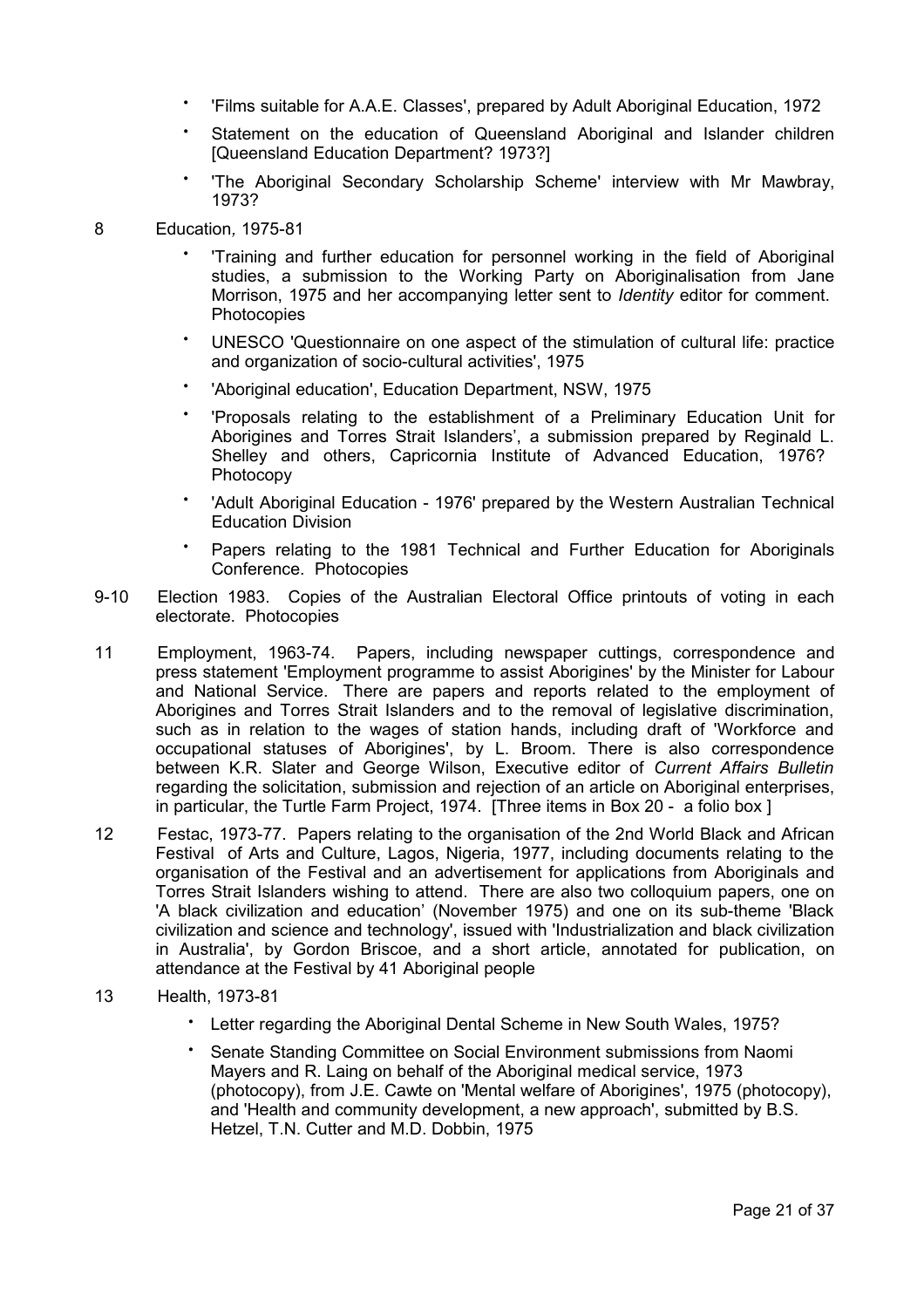- Information paper on 'Aboriginal Health and living conditions in Australia' and 'Policy statement on Aboriginal health' for the Aboriginal Mission to China, 1981, including translations into Chinese
- Letters to Ruth Kaplan from Department of Health regarding the incidence of leprosy among Aboriginals, 1975
- 14 Health, 1976-80
	- 'A survey of health of pre-school and primary school children in a mixed race community in N.S.W. including a trial of daily ascorbic acid supplementation', by M. Dowling and others, 1976? [Also held by Library at P NEW]
	- 'Prevention of disability', Canberra, Department of Aboriginal Affairs, 1979. Photocopy
	- Article annotated for publication on 'Aboriginal health past and present: mild drug addiction' and an Editorial on 'Lepers: Aboriginal and Deafness: Aboriginal'
	- National Aboriginal and Islander Health Organisation (N.A.I.H.O.) National Conference, Sylvania, N.S.W., 10 February 1980 Agenda, form letter to speakers, list of health service representation at the Conference and N.A.I.H.O. definition of health. Photocopies
	- Edited manuscript of article on N.A.I.H.O., 1980?
- 15 Housing, 1974-76. Papers mainly related to the Aboriginal Loans Commission and information about applying for loans. Includes a letter from the Commission to the Editor of *Identity,* regarding Aboriginal tenancies (May 1974) and a photocopy of an article 'Redfern Aboriginal Housing Project' by Gerry Wain, *Polis,* 1976; 3; 3-6 [which also held by Library at P WAI]
- 16 Human rights, 1980-81. 'Human rights kit' (1980), papers relating to the 'Consultation with Human Rights Non-Government Organizations in the A.C.T.' (1981) and a photocopy of pages 427-429 on Australia from *Country reports on human rights practices for 1979*
- 17 Indians of North America, 1976-81. Press release on the Minority Rights Group's *The Original Americans: U.S. Indians,* 1978; photocopies of articles, correspondence, and *Indian news,* vol. 17, no. 7, special issue, 1976? and *The native people of Canada,* vol. 1, no. 4, 1981? [Two items held in Box 20 - a folio box]
- 18 Land rights and leases, 1968-82. Includes notes and correspondence. Correspondents include Commission for World Mission, Uniting Church of Australia, National Campaign for Land Rights and Self-Management in Queensland. Also 'Summary of a report of NSW Aboriginal Land Board Conference, April 22-24'; media releases from the Central Australian Aboriginal Congress (1976) and Aboriginal Action (1976); ministerial press statements; and leaflets and flyers
- 19 Land rights and leases, 1975
	- 'Flight of Queensland Aborigines demands urgent international attention', Quaker Race Relations Committee (Northern Section) Australia
	- 'The land rights position in the A.C.T., South Australia, Victoria, Tasmania, N.S.W., and Queensland', by Stewart Harris. Annotated photocopy
	- 'Observations and notes on the functions of the Aboriginal Land Commissioner as prescribed by Section 50 of the Act (with reference only to the Borroloola and Walpiri claims)', by Stuart McGill. Photocopy. [Also held at PMS 3117]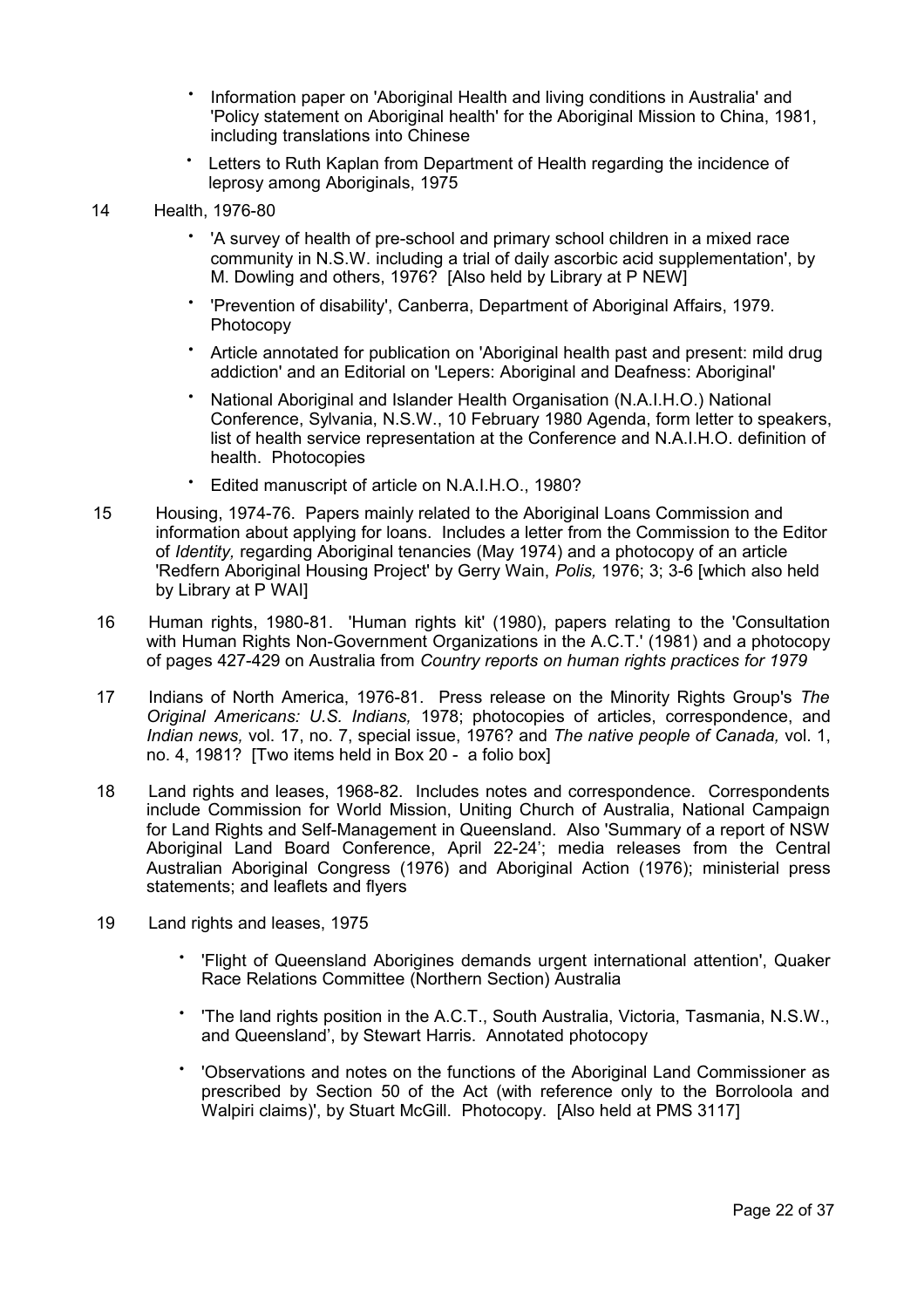- 'Land rights at Point Pearce'
- 'Chapter 14: Repeal of the Queensland Acts?' Photocopy
- 'Land rights and compensation: the long road ahead' by Kevin J. Gilbert, 1975
- 20 Land rights and leases, 1976-81
	- 'Land rights and the Finke River Mission', by Rod Hagen, 1976 [Also held by Library at PMS 2982]
	- 'Notes on the Albrecht Argument', by Rod Hagen, 1976 [Also held by Library at PMS 1660]
	- 'Land rights and the Aboriginal reality: a reply to Pastor Paul Albrecht', by Geoff Eames. [Also held by Library at PMS 1679]
	- 'National Land Rights Conference', Sydney, August 1976
	- 'Liberal Country Party Amendments to 'Aboriginal Land Rights (N.T.) Bill, 1976', comments by Geoff Eames, 1976 (Three copies). [Also held by Library at PMS 1658]
	- 'Land rights or a sell-out' by Geoff Eames 1976?
	- 'The Aboriginal Land Rights (Northern Territory) Bill 1976: the promise and the reality', by Pat Mullins, Barrie Pittock and Joe Camilleri on behalf of Aboriginal Action, plus a personal enclosure, a copy of 'Black Man, why?' by D. Beryl Phillips for possible inclusion in *Identity*
	- 'Legislative Assembly legislation on land rights', commentary by Geoff Eames, 1977 (Three copies). [Also held by Library at PMS 1661]
	- 'Conference on Land Rights and the Future of Australian Race Relations', Townsville, 28-30 August, 1981
- 21 Land rights and leases Aboriginal Land Rights Commission. *First report* July 1973. [Also held by Library at B A927.52/R1]
- 22 Land rights and leases Land Board, 1971. 'Transcript of evidence', Land Board hearing November 1971. Applications: Yugul Cattle Company: Roper River; Duncan Yapanula (Roper River); Diocese of the Northern Territory (Anglican Church) (Numbulwar); Gordon and Paul Bara (Wallaby Swamp Recreation Area: Groote Eylandt); Murwangi Pastoral Company: Milingimbi. [**Closed access:** *Principal's* permission for reading. *Northern Territory Government's* permission required for copying and quotation]
- 23 Land rights and leases Legislation, 1975-76. Includes papers relating to land rights bills before the Federal parliament, including *Hansard* reports relating to the Bills, speeches on the Bills, the 'Aboriginal Land (Northern Territory) Bill 1975', the 'Aboriginal Land Rights (Northern Territory) Bill 1976', and the 'Aboriginal Councils and Associations Bill 1976'*.* Also included is an annotated manuscript of an article 'Proclamation of the *Aboriginal Land Rights (Northern Territory) Act',* a copy of amendments to the 'Aboriginal Land Rights Bill', an annotated copy of 'The facts' a summary of a survey taken from *Beyond the Act, Queensland Aborigines and Islanders: what do we want* (1979) [book held by Library at B A155.68/B1], and a petition on land rights
- 24 Land rights and leases Northern Land Council statement and attached papers, 1976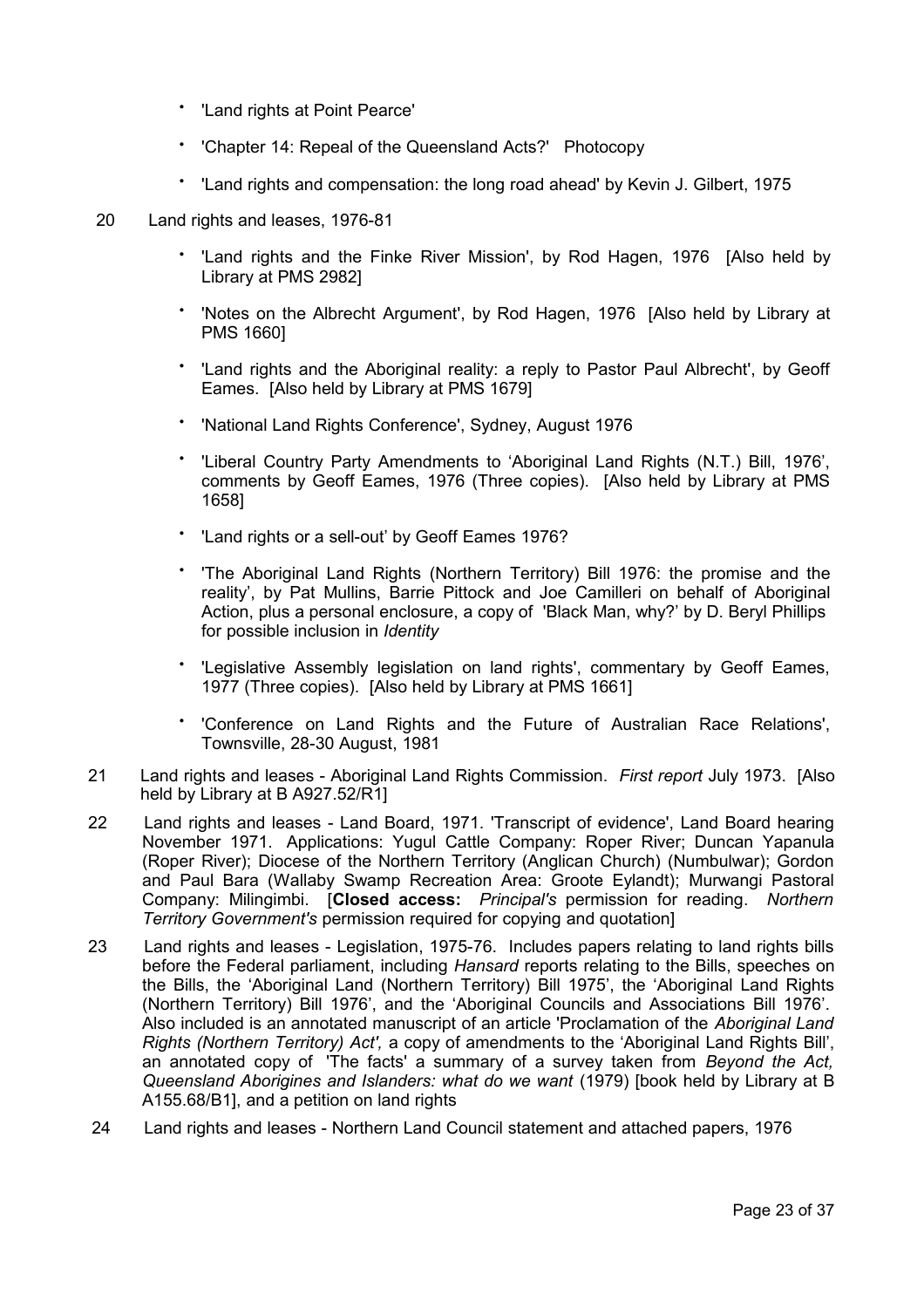- 25 Land rights and leases Aboriginal Land Fund Commission. List of purchases, list of reserves in South Australia, list of land transferred to the Aboriginal Lands Trust in South Australia (1977), list (1975) and map (1977) of Queensland reserves, and table of areas and populations of Aboriginal reserves. Photocopies
- 26 Legislation Queensland, 1965-71. *Act to promote the well-being and progressive development of the Aboriginal inhabitants of the State and the Torres Strait Islanders, 1965;* Queensland 'The Aborigines and Torres Strait Islanders' regulations of 1966, and *An act to amend the Aborigines' and Torres Strait Islanders' Affairs Act of 1965 in certain particulars.* Also a draft report on the Queensland *Aborigines Act 1971* and *Torres Strait Islanders Act 1971,* by Garth Nettheim'
- 27 Legislation New South Wales, 1954. 'Regulations: Aborigines Protection Act, 1909-1943'
- 28 Legislation Northern Territory, 1936-71. Ordinances and regulations
- 29 Legislation South Australia, 1962-71. Bills, and a rough draft of a bill, Acts and Regulations. Also speeches by D.A. Dunstan, Minister of Aboriginal Affairs on the 'Prohibition of discrimination bill' (1966) and the 'Aboriginal Lands Trust Bill' (1966)
- 30 Legislation Victoria, 1958-67. Bill, Regulations and Acts, speech on 'Aboriginal Affairs Bill (no. 2)' (1967) by E.R. Meagher, Minister of Housing, and photocopies from *Hansard* of debate on 'Aborigines (Amendment) Bill' (1965)
- 31 Legislation Miscellaneous, 1966-68. Speech on 'Constitution Alteration (Aborigines) Bill 1966' by Wentworth; 'Discriminatory state legislation regarding Aborigines', a state by state listing; and photocopy of *Race Relations 1968* Chapter 71 (London, Her Majesty's Stationery Office, 1972 reprint)
- 32 McArthur River Station and Lake Nash, 1976. Notes prepared by the Library, Department of Aboriginal Affairs, Darwin, 1976
- 33 National Aboriginal Conference (N.A.C.), 1981-83. Declaration of the poll in the National Aboriginal Conference election, 28 October, 1981; address by the Chairman, R. Nichols, Canberra, 9 November, 1981; 'The Government and the National Aboriginal Conference, address by the Prime Minister, Malcolm Fraser, 10 November, 1981 and press release on the address. Also a press release from the WA Branch of the Conference regarding an editorial 'Aboriginal land wrongs', copy of the editorial, and letter to the Australian press conference (1981); 1981 timetable and 'Organisation review and summit meetings (1983) and a Department of Aboriginal Affairs press summary 19 April 1983 annotated 'N.A.C'
- 34 N.A.C. Administrative Association Incorporated 1975. Australian Capital Territory Certificate of Incorporation for the N.A.C Administrative Association Incorporated 1975. Poor quality photocopy. Includes Constitution of the Association
- 35 National Aboriginal Consultative Committee (N.A.C.C.), 1976-77. Includes media releases, some annotated for articles, and letters to the Editor from the Committee
- 36 National Aboriginal Consultative Committee (N.A.C.C.) miscellaneous papers, 1973-77. Includes copies of Committee correspondence, such as a letter about making a submission to the Administrative Review Committee, a letter to the Australian Press Council regarding media coverage of the manner in which Aboriginal Advancement might occur and a letter from the Secretary of the Inquiry into the Role of the National Aboriginal Consultative Committee (1975). Also included is an NAC National Aboriginal Legal Services policy; a submission by the Land Conservation Council (Victoria) regarding the Mallee study report (1976), and the Proceedings of the Council meeting on 3 and 4 May, 1973
- 37 National Congress of the Aboriginal People and the Torres Strait Islanders [National Aboriginal Congress]. First constitution, containing footnotes on amendments [no date]
- 38 National Employment Strategy for Aboriginals in the Australian Public Service 1979. Papers relating to an APS [Australian Public Service] Seminar, November 1979, mainly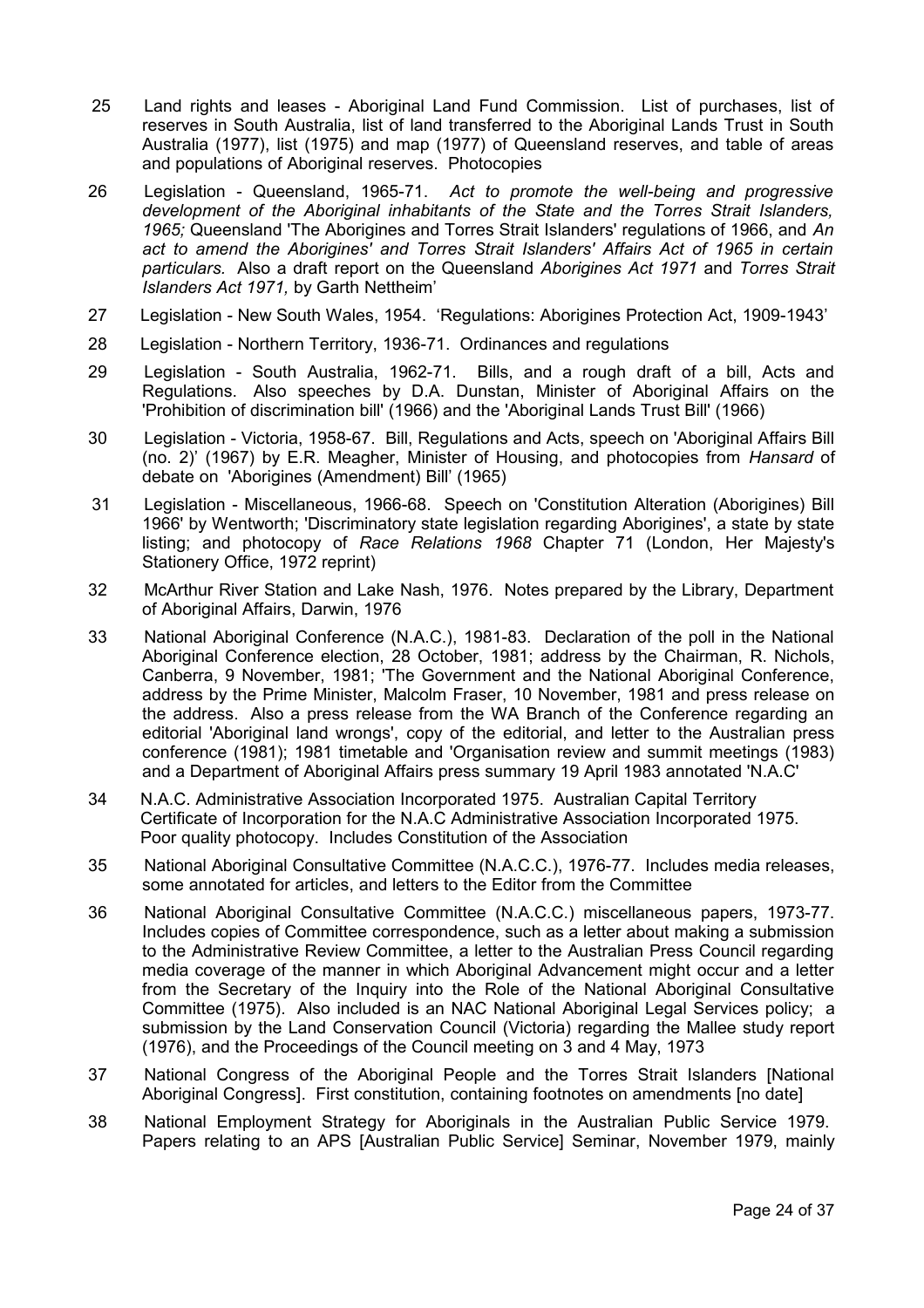'Exposure draft: review of progress towards the implementation of the National Employment Strategy for Aboriginals in the APS', November 1979

- 39 National Employment Strategy for Aboriginals (NESA) in the Australian Public Service, 1981. 'Handbook for the Implementation of the National Employment Strategy for Aboriginals (NESA) in the Australian Public Service' 1981 draft sent to Les Malezer, for comments and suggestions, from the Office of the Public Service Board. The draft lacks Chapter 7 and the Appendices
- 40 Ngukurr (Roper River Mission), 1968. Report on the Roper River Mission
- 41 Ngukurr (Roper River Mission), 1970-76. 'Reaction to attrition: the Ngukurr strike of 1970', by John Bern, handwritten comments added and 'The Yugal cattle company at Ngukurr, Roper River, Northern Territory', by Steven Thiele (1976)
- 42 Ngukurr (Roper River Mission), 1961-72
	- 'Roper River' - two brief descriptions
	- Report of a visit, by J.S. Shurmer, 1968
	- Comments on a 1974 incident. Photocopy
	- 'Routine report - visit to Roper River December 1970', by Rod Settle
	- 'Second report on beef cattle project for the Roper River settlement area', by L. Woods and others, 1969
	- Church Missionary Society annual report 1960/61
	- Report of a 1969 short survey
	- Aboriginal population annual census figures 1968; inventories of buildings and water supply (1968); and the constitution of the Roper River Citizen's Club
	- 'Bushfire control at Roper River', by P.E. Leske with an introduction by R.L. Southern, (1966)
	- Proposed transfer of the Mission to the government various papers and reports related to the transfer.
	- Newspaper clipping on Yugal company, 1972
- 43 Ngukurr (Roper River Mission), 1960. 'Roper River Mission Water Resources Survey', by the Northern Territory Water Resources Branch
- 44 Numbulwar (Rose River) Mission, 1953-73

'Review report … Inspection June 15th and 16th 1953'

- Extract from memorandum by Assistant Director of Agriculture on agricultural pursuits and possibilities at the mission, 1961
- Sanitation report, 1963
- 'Water investigation: Roper River Mission and Numbulwar Mission', 1963
- 'Conservation survey of Anbali Plain - Blue Mud Bay', 1964
- Report on a ceremony at Numbulwar by Nandjiwarra Amagula and Arch Richards, 1973. Photocopy
- Three brief descriptions of the Mission
- 'Rose River Mission Water Resources investigation & survey Field Officer's report'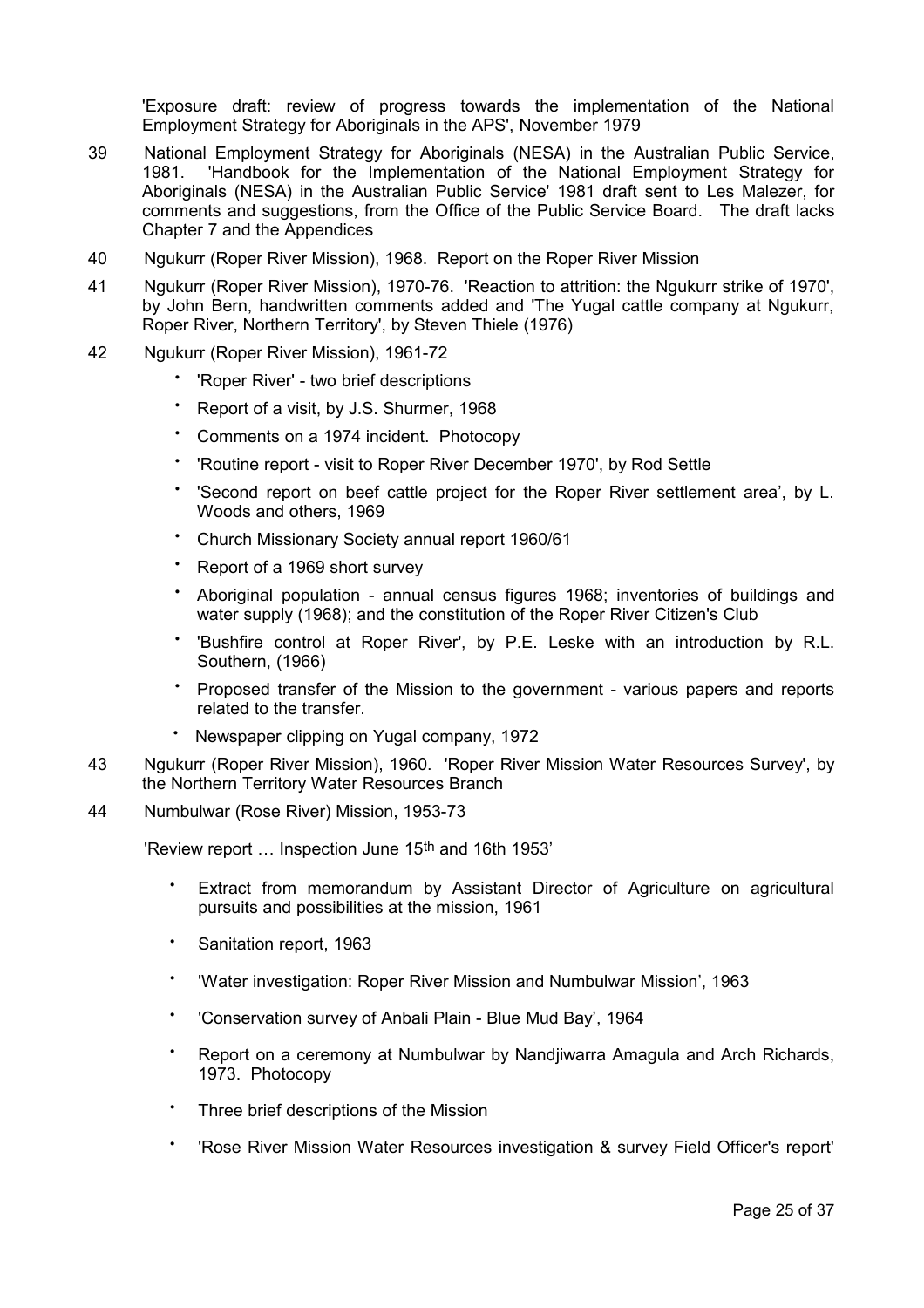## 1960. [Two accompanying maps held in Manuscript Plan Cabinet]

- 45 Oenpelli, 1971-75. 'Oenpelli', by Tim Perchard (1975) and 'Destruction of an Aboriginal community' Ronald M. and Catherine H. Berndt (1971). Photocopies
- 46 Papunya, 1962-64
	- 'Papunya settlement: five year development program'
	- Papunya/Haasts Bluff statistics and inventory
	- **Brief description of Papunya**
	- Brochure on Aboriginal art from Papunya
	- 'General details of Papunya and Yuendumu'
	- 'Proposals relating the future of the Pintubi at Papunya', by J.P.M. Long, 1962
	- 'Census notes: people contacted and evacuated', 1962
	- 'Social development of the Papunya people', J. Long, 1964
	- 'The Pintubi patrols: welfare work with desert Aborigines - the later phases', by J.P. Long, *Australian territories,* vol. 4, no. 6, November 1964. Photocopy
	- 'Report of patrol west of Papunya, April 1964'
- 47 Papunya, 1971-79
	- 'Investigation into sources of water for a Pintubi Outstation west of Papunya', by R. French and C.K.S. Baker (1971)
	- Report to the Minister of Aboriginal affairs on the health of some Pintubi children, by Dr. F. Grunseit, 1973. Photocopy
	- 'Yayayi assessment' by J. Hunter, and related papers, 1974. Photocopies
	- 'Aboriginal Employment Project Consultative Team report: Yai Yai', 1974
	- 'Report on visit to Papunya area, February 1975', by M. Ivory. Photocopy
	- 'Aboriginal Employment and Community Team report: Yayayi', 1975. Photocopy
	- 'Petrol sniffing Papunya: a community solution' in *About people* (1977), pp. 7-11
	- Talk by Garry Williams, Central Land Council (1979)
- 48 Population, 1971-76. Includes question by Senator Colston and reply regarding the number of persons of Aboriginal descent in each electoral division, 1971 Census, 1968; boundaries; a letter from the Australian Bureau of Census to J. Davis, editor of *Identity* regarding the 1976 census and a 'Census information kit, 1976 which includes some handwritten notes
- 49 Population, 1971 'Fertility patterns among Aboriginal Australians', by F. Lancaster Jones, 1971. [Also held by Library at p JON]
- 50 Probation and parole, 1974-75. 'A brief guide to supervision of probationers & parolees' (1974); and brochure on 'Probation and Parole Service', Crown Law Department. Aboriginal Honorary Probation and Parole Officer Training Course 4th - 8th August, 1975'
- 51 Referendum on *Constitution Alteration (Aboriginals) 1967 Act*. Includes copy of the proposed law, the case for 'yes', and a 'summary and statements' of the result of the referendum vote, issued by the Chief Electoral Office (1967), a poster showing the proposed changes to the constitution and a photocopy from *Hansard* of debate on the Bill (1967). [One item held in Manuscript Plan Cabinet]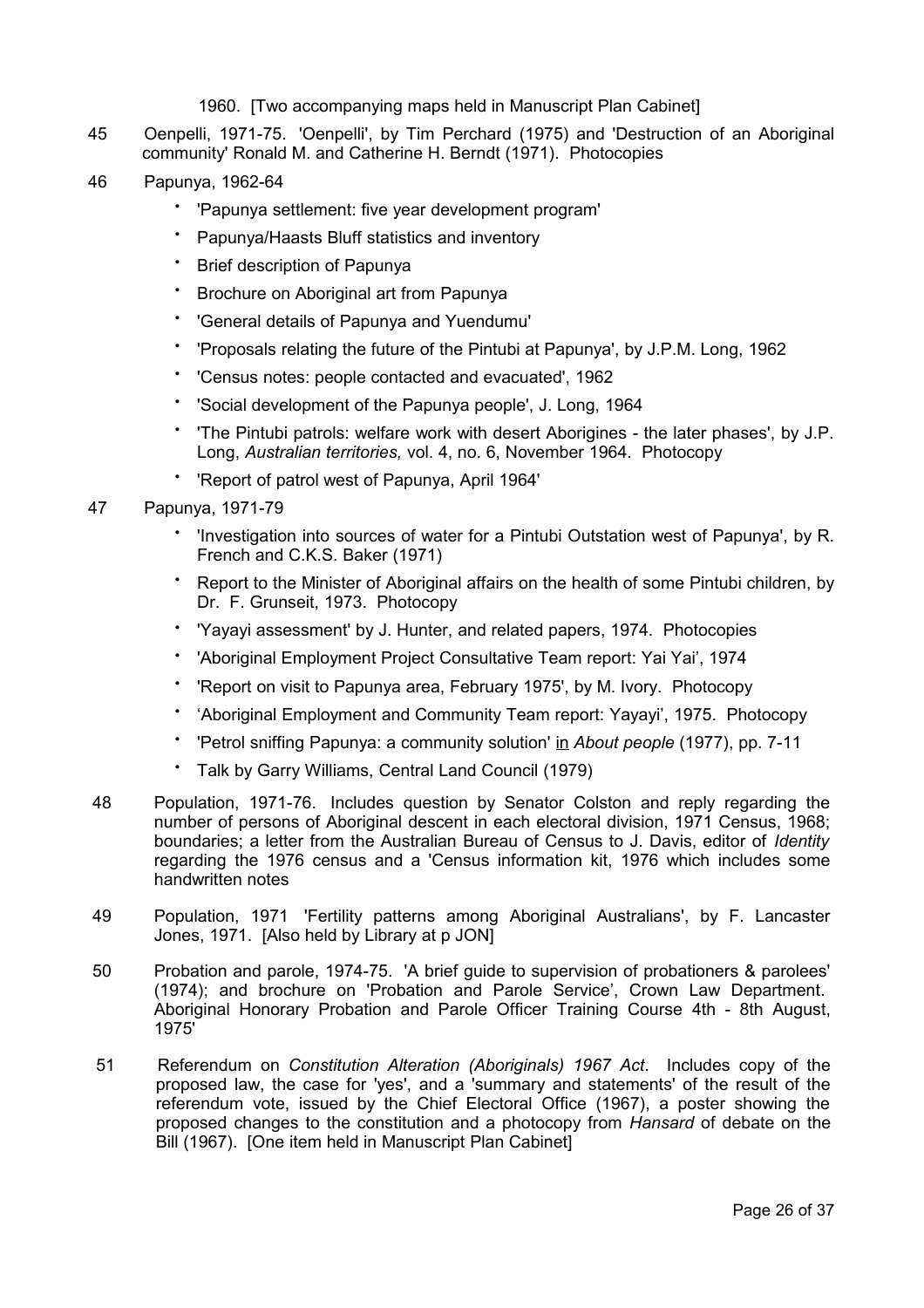- 52 World Council of Churches (WCC), 1981. Newspaper clippings and letter regarding World Council of Churches visit to the Aborigines, June 15 - July 3, 1981, accompanied by WCC press releases 'Aboriginal poverty shocks WCC Team' and 'Self-determination key to Aboriginal Development - WCC Team'. [One clipping held in Box 20 - a folio box]
- 53 World Council of Indigenous Peoples Conference (WCIP), 1981. Includes papers relating to the Council such as handouts; organizational arrangements; suggestions for dealing with the press; newspaper cuttings and photocopies of cuttings; and a message from the President of the Council, George Manuel who was unable to attend for health reasons. Also includes Australian Aboriginal comments on WCIP draft charter and other documents on the charter, papers regarding the legitimacy of the NAC representing all Australian Aboriginals and a message from the NAC Chairman, Jim Hagen
- 54 World Council of Indigenous Peoples Conference (WCIP), 1981. Includes
	- Aboriginal land rights in Australia: background paper, draft survey and recommendations, by Marcia Langton, 1981
	- National Aboriginal Conference. 'Position paper on Australian Aboriginal women'
	- National Aboriginal Conference. 'Position paper on economics'.
	- National Aboriginal Conference, 'Position paper on education'
	- National Aboriginal Conference. 'The Australian Aboriginal position paper on Indigenous ideology and philosophy'
	- National Aboriginal Conference. 'Position paper on Makaratta'.
	- National Aboriginal Conference. 'Position paper on nuclear arms build-up in the South Pacific and the development of American bases on Australian soil'
	- National Aboriginal Conference. 'Position paper on politics'
	- National Aboriginal Conference. 'Position paper on refugees'
	- National Congress of American Indians 'Political and economic imperialism: a position paper'
	- 'Muslims in the South of Thailand' [no author]
	- 'W.C.I.P. In Canberra: opening by Governor-General', in *Aboriginal Newsletter,* no. 80, 1 May 1981. p. 1
	- •*WCIP Newsletter*
	- Background paper: World Council of Indigenous Peoples
	- Newspaper clipping, press release, 'Submission to the World Council of Indigenous Peoples from the Australian Aboriginal people on our national issues'; 'The Australian Aboriginal position paper on Indigenous ideology and philosophy' presented to the World Council of Indigenous Peoples Third General Assembly 1981, Australia' by the National Aboriginal Conference Secretariat and 'The Australian Aboriginal position paper on politics, economics and imperialism'
	- Conference liftout from *Identity* (no volume number of date)
	- Aboriginal Forum program
- 54a World Council of Indigenous Peoples Conference (WCIP), 1981. Sheet of coloured photographs of the Conference used in *Identity,* vol. 4, no. 4, 1981. [Held in Manuscript Plan Cabinet]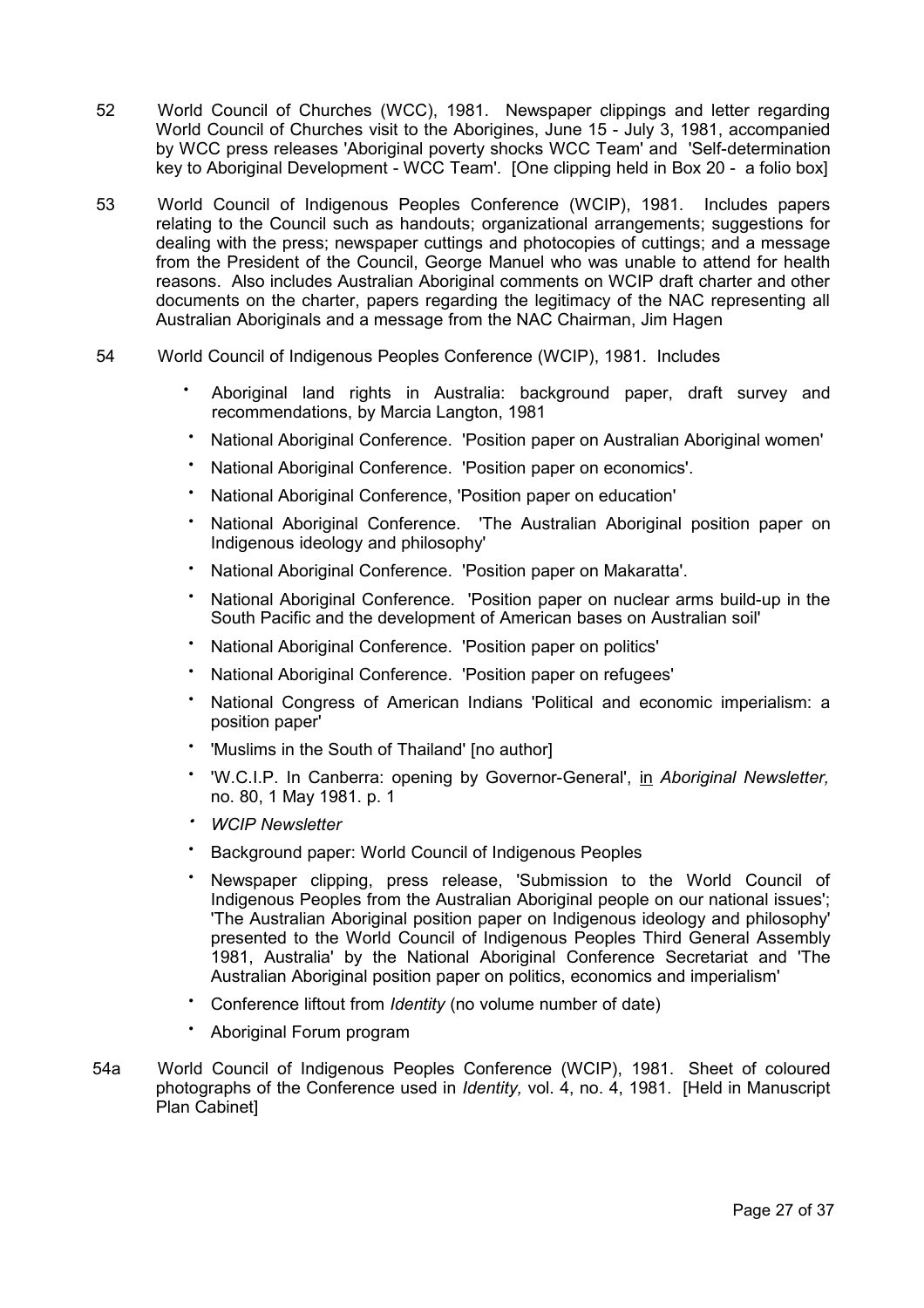## 55 Yirrkala, 1963.

*Report from the Select Committee on Grievances of Yirrkala Aborigines, Arnhem Land Reserve together with Minutes of proceedings of the Committee* (1963)

- 56a-b Yirrkala, 1951-67
	- Report of an anthropologist who spent twelve months at Yirrkala. Photocopy. [**Open access reading**; Bob Wilding's permission required for copying and quotation]
	- 'Yirrkala School Parliament', by R.L. Croxford
	- Yirrkala Mission', annotated
	- 'Land rights case: story told by R.D. Marika, Yirrkala'. Photocopy
	- 'Yirrkala: official Aboriginal surnames'
	- Traced map of Yirrkala
	- Two brief descriptions of Yirrkala
	- 'Review report' for 1951 and for 1952
	- Newspaper cutting on the foundation of the Yirrkala Mission, 1955
	- 'Welfare of the Aborigines of Gove Peninsula', 'Revocation of part of the Arnhem Land Reserve for wards' and 'The petition from Yirrkala', statements in the House of Representatives by the Minister for Territories, Paul Hasluck, 1963
	- 'Visit to Yirrkala with members of W.R.E. [Weapons Research Establishment] Section, Department of Supply, for discussions with Aborigines and Mission re site for tracking station', 1963. Annotated.
	- 'Comments on political undercurrents in Yirrkala Community' by Bill Gray, 1966 [**Closed access**. *Principal's* permission for reading. *Bill Gray's* permission for copying and quotation. Held in Folder 56b]
	- 'A report on the concert/education excursion to Western Australia by Elcho Island and Yirrkala pupils' (1967) and souvenir programme

## 57 Yirrkala, 1968-76

- 'Wood chip industry, Eastern Arnhem Land Gove', 1968
- 'Report on field trip to Yirrkala and Port Bradshaw, Northern Territory, August-September, 1969', by Carmel White
- Correspondence between Roy D. Marika, Chairman, Yirrkala Council and Gordon Bryant, Minister of Aboriginal Affairs, 1973. Photocopies
- Situation reports written in March, May and July 1973. Photocopies
- 'Law and order: visit to Yirrkala 16-18 September, 1976' by A.R. Welsh. Photocopy
- Submission on law and order at Yirrkala to the House of Representatives Standing Committee on Aboriginal Affairs from the Department of Aboriginal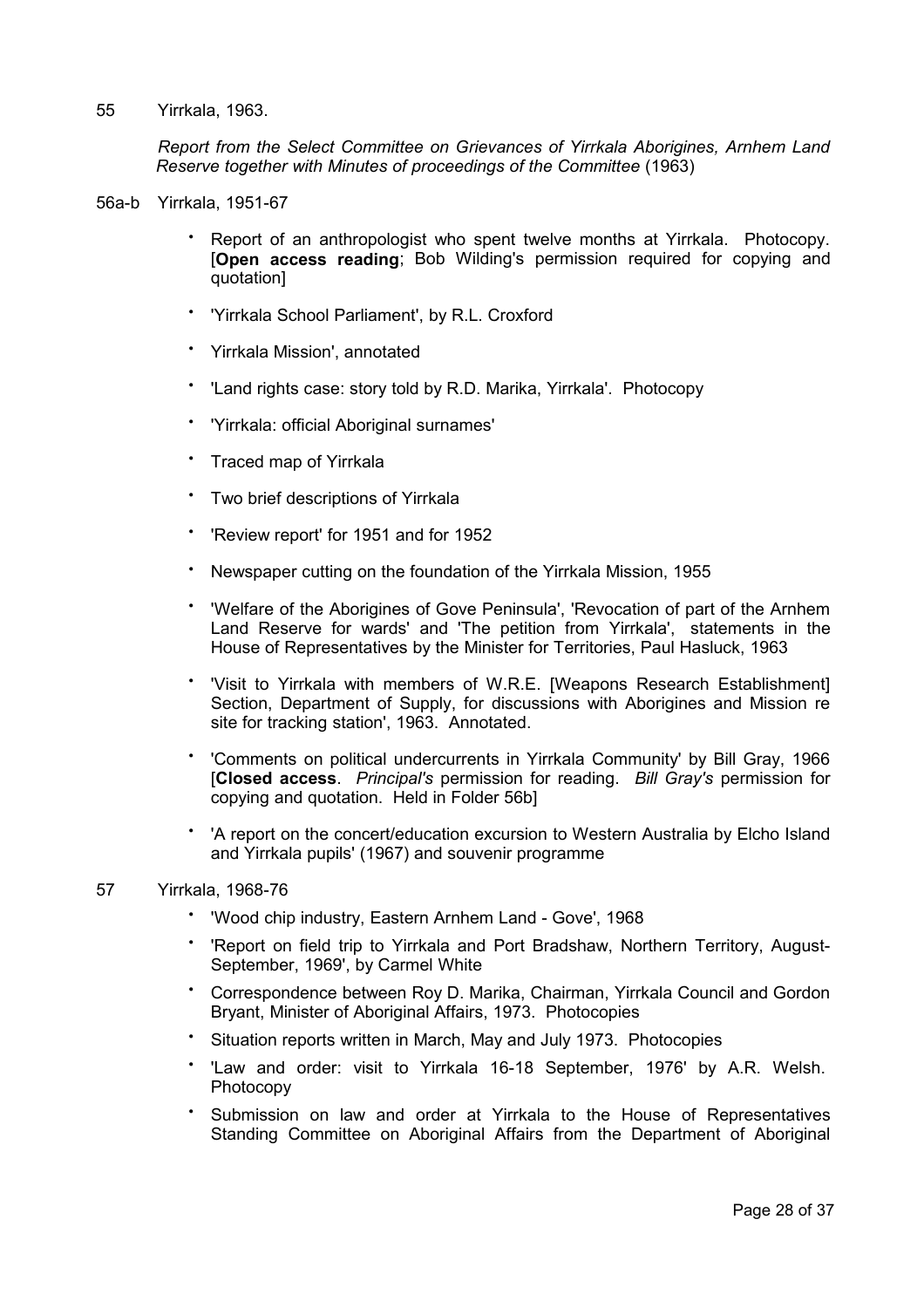Affairs, Northern Territory Division, 1976. Photocopy.

- Draft reply on a parliamentary question by L.R. Johnson, 1976. Photocopy
- Description and history of Yirrkala (1976?). Photocopy
- 58 Yuendumu Sports Weekend, 10th, 1-4 August 1980. Typescript article by Alick Jackomos; list of photographs; newspaper cutting. [One item held in Box 20 - a folio box]

[Back to top](#page-0-0)

## <span id="page-28-1"></span>**Series 16 Background material - Miscellaneous, 1976-82**

This series contains general information on Aboriginal and Torres Strait Islander issues.

## **Folder**

- 1-2 Mal Colston, 1976-77. Copies of Senator Mal Colston's questions, on a variety of topics, to the Minister representing the Minister for Aboriginal Affairs in the Senate (1976-77), plus statements by Colston on the Torres Strait border issue (1976) and the Green paper on Aboriginal affairs (1976). There are also two letters from Colston to J. Davis, Editor of *Aboriginal and Islander Forum* regarding financial support for the Foundation and *Forum* and a copy of the parliamentary question asked in response to a letter sent by the Editor to Colston on this matter
- 3-7 Newspaper clippings (photocopies) on a variety of subjects relating to Aboriginal and Torres Strait Islander affairs. Some are photocopies of cuttings supplied by PSB Press Cutting Service. [Folders 5-7 held in Box 20 – folio box and some items from Folder 7 held in the Manuscript Plan Cabinet]

## <span id="page-28-0"></span>**Series 17 Organisations - Minutes and papers, 1973-82**

This series contains minutes of meetings and meeting papers for organisations.

**Open access.** Material is available to be read. A reasonable portion may be copied for private study and research and/or published with acknowledgement in accordance with the *[Copyright Act](http://www.austlii.edu.au/au/legis/cth/consol_act/ca1968133/) [1968](http://www.austlii.edu.au/au/legis/cth/consol_act/ca1968133/)*.[Access code: R1 C1b]

## **Exceptions**

**Folder 2** which is **open access** - reading. Permission of *Aboriginal Lands Trust, WA*, required for copying and quotation

**Folders 3-6** which are **closed access:** Subject to the *Archives Act. Principal's* permission is required for reading, copying and quotation

## **Folder**

- 1 *Aboriginal history,* 1980-82. Minutes of meetings, March, November and December 1980; January, March, May and July 1981 and January and March 1982. Agendas for December 1980, February, May, June, and August 1981, and February and April 1982. There is also a letter to Les Malezer, Editor of *Identity* at the time, inviting him to join the Editorial Board and Management Committee (June 1981) and a letter regarding the finances of the Association (1981)
- 2 Aboriginal Lands Trust [WA], 1973. Minutes, 2nd meeting, 8-9 March 1973. Minutes, Steering Committee for the National Aboriginal Consultative Committee and the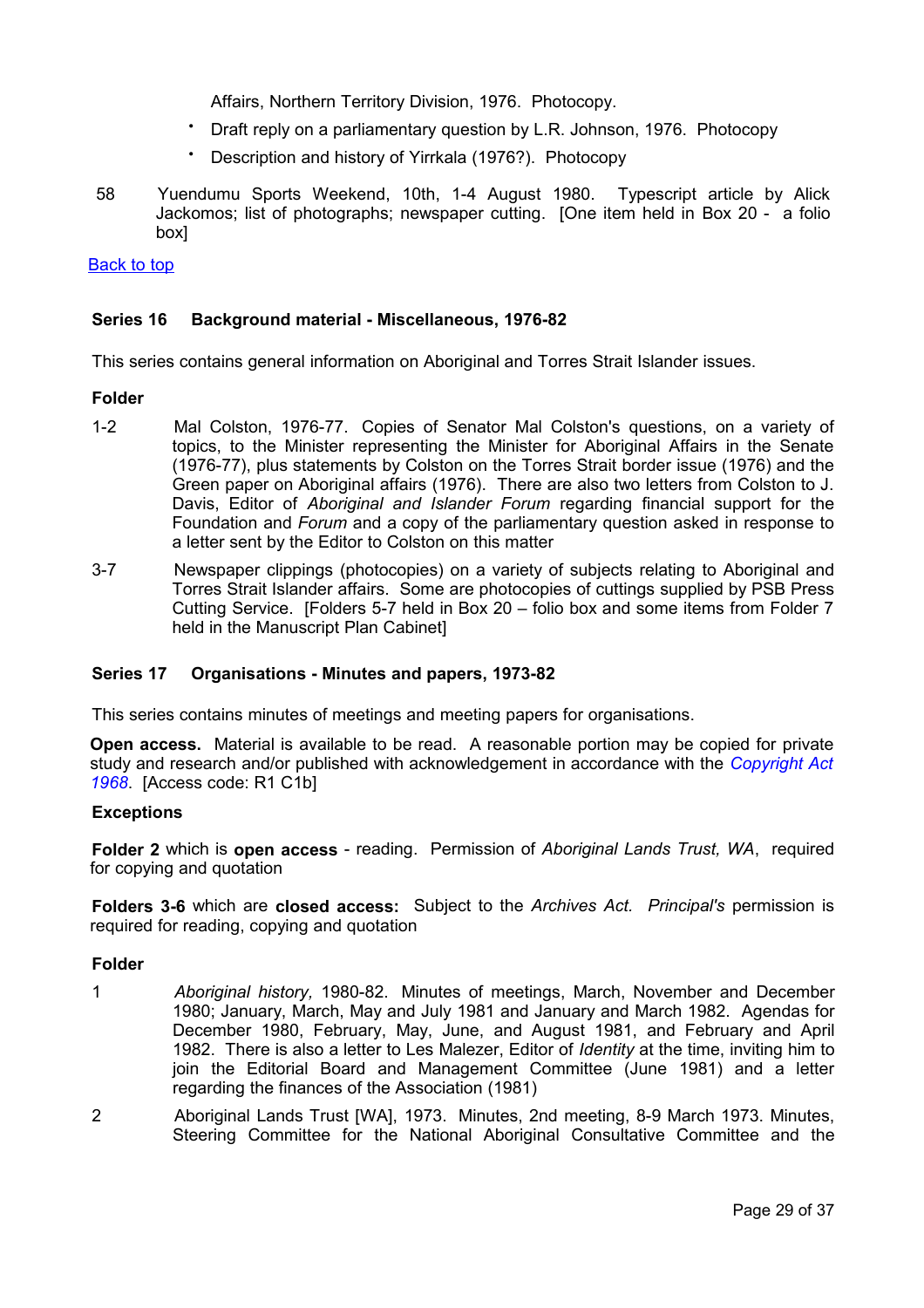Aboriginal Lands Trust, Perth, 8 March 1973. Jack Davis, editor of *Identity* was a member of the Trust [**Open access** -reading. Permission of *Aboriginal Lands Trust, WA*, required for copying and quotation]

- 3-6 Australian Institute of Aboriginal Studies, 1973-77. Includes Meeting papers and Minutes of meetings, including minutes of the Aboriginal Advisory Committee, of which Jack Davis was a member, Publications Advisory Committee, Options and Copyright Committee, Prehistory Advisory Committee, Executive Committee, the Social Anthropology Advisory Committee, Psychology and other Committees. Also proposals for appointment of Associate Members and referees reports and associated correspondence on manuscripts submitted for publication, and other correspondence. [**Closed access:** Subject to the *Archives Act. Principal's* permission is required for reading, copying and quotation]
- 7 Co-operative for Aborigines Ltd, 1973. [Tranby College is run by the Co-operative]. Minutes of meeting of Board of Directors, 20 September 1973 and 18 October 1973
- 8 Foundation for Aboriginal and Islander Research Action Ltd, 1981. Minutes of Board meetings, 7 January, 26 January, 25 March, 8 April, 3 June, 5 August and 1 December, 1981. Also Special Board Meeting 26 June 1981

## <span id="page-29-3"></span>**Series 18 Published material - Journals, newsletters, etc.**

This series consists of a list of journals, newspapers etc. which were received with the collection and which have been transferred to the Library's Serial or Rare Serial collections.

For the location of these titles, and also for full details of the Library's holdings of these titles, consult Mura<sup>®</sup>, the [AIATSIS catalogue.](http://www.aiatsis.gov.au/collections/muraread.html)

## <span id="page-29-2"></span>**Series 19 Published material - Maps**

This series consists of a list of maps received with this manuscript collection and transferred to the Library's Map Collection.

For the location of these maps consult consult Mura<sup>®</sup>, the [AIATSIS catalogue.](http://www.aiatsis.gov.au/collections/muraread.html)

## <span id="page-29-1"></span>**Series 20 Published material - Books**

List of books received with this manuscript collection and transferred to the Library's Book **Collections** 

For the location of these titles consult Mura<sup>®</sup>, the [AIATSIS catalogue.](http://www.aiatsis.gov.au/collections/muraread.html)

## <span id="page-29-0"></span>**Series 21 Published material** - *Identity***, 1972-82**

*Identity* was a quarterly magazine published by the Aboriginal Publications Foundation between 1971 and 1982. In the first issue, volume 1, no. 1, 1971, Kath Walker stated 'It is produced mainly by and for the Indigenous people of Australia. It strives for identification for Indigenous people and a true, sincere understanding of their situation. *Identity* must develop into a loud and clear voice of the Indigenous people. For this we need articles, stories, reports and photographs' (p. 1).

Although the Aboriginal Publications Foundation had a wider set of aims when it was formed, the publication of *Identity* was its first project and its key operation and, by 1980, was the sole aim of the Foundation. It was a 'national magazine of Aboriginal and Islanders views, opinion and style' and was aimed at 'promoting Aboriginal and Islander talent in various forms of Art' (*Identity*, vol. 4,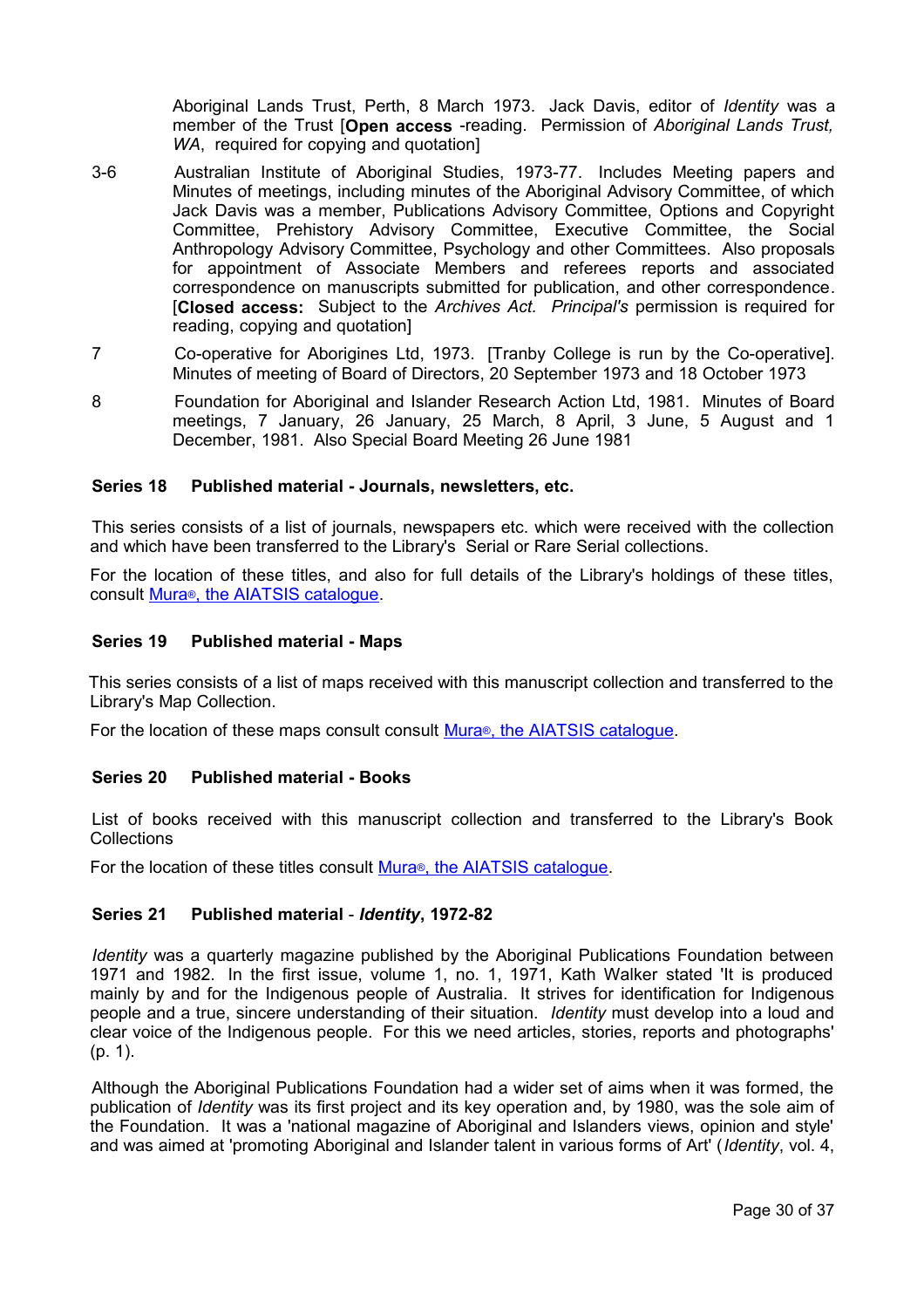## no. 2 January 1981, p. 3)

The magazine published articles of fact, short stories, short plays, poetry, legends and book reviews, as far as possible by Indigenous writers. There was also a section for readers to have their say. The Foundation's policy was to have an Aboriginal editor for the magazine, although this was not always possible. Barrie Ovenden, John A. Newfong, Michael Anderson, Jack Davis, Les Malezer and Jack Waterford were editors of the magazine. George Harwood was appointed as Managing Editor after publication of *Identity* ceased and the Committee was seeking funding to publish it again but their efforts were not successful.

While the contents of *Identity* varied, with the balance changing between factual articles and literary pieces, a typical issue, that of volume 2, number 6, October 1975, contained

- Photos of pupils of the Black Community School, Townsville, Queensland
- 'Comment' on the relationship between the Aboriginal Publications Foundation and the Aboriginal Arts Board
- 'Eat, die, and learn: the botany of the Australian Aborigines', by L.J. Webb
- 'T.S.I. Dancing Company Pty. Ltd.'
- 'White stereotypes of the Aborigines', by Peter Dossor
- 'Study grants and awards' advertisements and contact details
- 'Investigation', a report of the W.A. departmental police inquiry procedure which was given at the Laverton Royal Commission. It was seen as an insight into the procedures.
- 'The Goanna and the crocodile', a dreamtime legend
- Senate report on compensation for Aborigines and Torres Strait Islanders for dispossession of their land after a motion by Senator Neville Bonner was passed unanimously in the Senate
- 'Black women's statement'
- Cairns Festival 4 pages of coloured photographs
- 'White heat', by Andrew Lansdown. Short story
- Legend: 'The bird with the beautiful song'
- Poems, by Jack Davis, Andrew Lansdown and A.L. Corpus
- Book reviews
- 'Women hold up half the sky', by Hilary Saunders
- Letters to the Editor
- 'All things bright and beautiful', by Judith Woodfall
- Extract from …*Education for Aborigines,* a report of the Schools Commission's Aboriginal Consultative Group
- Legend: 'Wanganenni (the bird that could not sing enough)'
- Resource materials from *Aboriginal news*
- Legend: 'The Ant and the mouse'
- Extracts from *Bunji*
- 'Jambawal the Thunder Man'
- Legends: 'The Jakari and the Pintoomi' and 'The ant that worked to save its life'

*Identity* was available through subscription but also from newsagents and bookstalls. Also,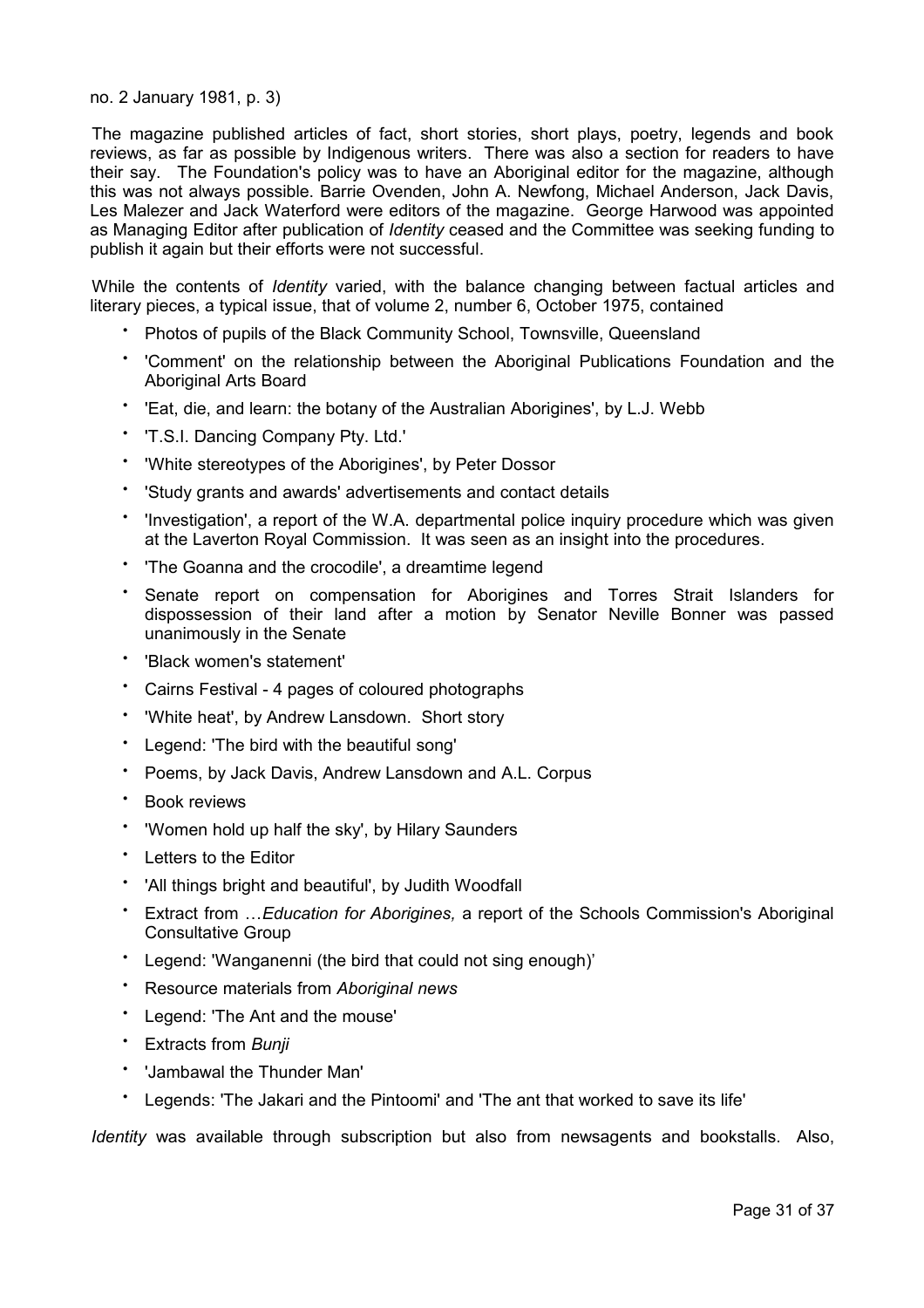Foundation Committee members were asked to assist in promoting the journal and were asked to be distribution agents.

The name of the journal changed slightly during its life. From volume 1, number 1 - volume 2, number 4, April 1975 it was called *Identity.* Volume 2, number 5, July 1975 was called *Aboriginal and Thursday Islander Identity*, and, from volume 2, number 6, October 1975 to volume 3, number 9, January 1979 it was called *Aboriginal and Islander identity.* With volume 3, number 10, October 1979 the name *Identity* was resumed.

This series contains an imperfect set of *Identity* issues. A complete set is held in the Library at S 21/10 and at RS 21/32.

Further background information about *Identity* can be found in the [Background Note](#page-4-0) in this finding aid.

## **Item**

- 1 Vol. 1, no. 5, July 1972 vol. 1, no. 8, August 1973; vol. 1, no. 11, July 1974
- 2 Vol. 2, no. 4, April 1975; vol. 2, no. 7, January 1976; vol. 2, no. 8, April, 1976; vol. 2, no. 10, October 1976
- 3 Vol. 3, no. 1, January 1977 no. 4, October 1977
- 4 Vol. 3, no. 5, January 1978 no. 8, October 1978 [Volume 3, no. 5, labelled no. 4 on cover]
- 5 Vol. 3, no. 9, January 1979 vol. 3, no. 11, 1979
- 6 Vol. 4, no. 1, October 1980 no. 3 Autumn 1981; vol. 4, no. 5, October 1981 no. 7, June 1982

## <span id="page-31-1"></span>**Series 22 Published material -** *Aboriginal and Islander Forum, 1978*

*Aboriginal and Islander Forum* was published by the Aboriginal Publications Foundation from April 1975 until January 1979. It ceased publication with volume 3, number 12, Dec '78/Jan '79. It was also known as *Forum.*

*Forum* published short articles and news on current events and issues of interest to Aboriginal and Torres Strait Islanders.

The Library holds this title at SF 21/2.

Held in Box 20 - a folio box.

## **Item**

- 1 Vol. 1, no. 1, April 1975 no. 12, March 1976. 2 sets. Set 2 lacks no. 5, August 1975 and no. 7, October 1975
- 2 *V*ol. 2, no. 1, April 1975 no. 12, November 1977. 2 Sets. Set 1 lacks no. 7 and no. 11. Set 2 lacks no. 5, no. 6, no. 7 and no. 11. Vol. 2, no. 2 May 1976 labelled vol. 2, no. 5, May 1976
- 3 *V*ol. 3, v.1, no. 1, December 1977 v.3, no. 10 October 1978. Set 1 lacks v.3, no. 2. Set 2 lacks v.3, no. 2, and no. 9, 1978

## <span id="page-31-0"></span>**Series 23 Published material -** *A bastard like me***, 1975-76**

This series contains a copy of *A bastard like m*e*,* by Charles Perkins (Sydney, Ure Smith, 1975).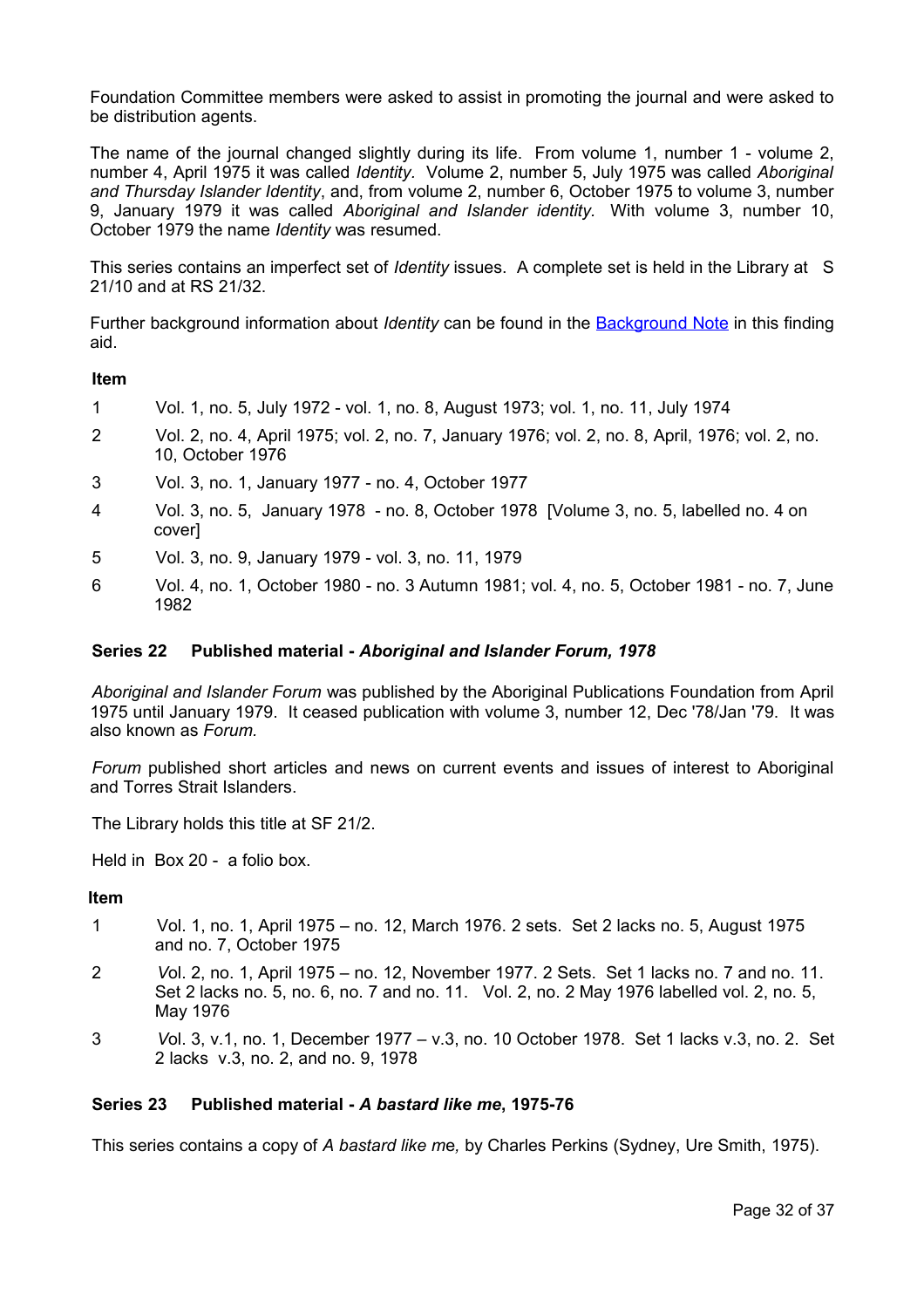This book is an autobiography of Charles Perkins who was influential in establishing the Aboriginal Publications Foundation and became its founding Secretary. He remained involved with the Foundation both as a member of the Foundation's Committee and as a result of his positions within the Australian Public Service.

The autobiography was reviewed in *Identity* vol.2, no.6, October 1975, p.27 and it could be purchased from the Foundation.

This book is held in the Library at B P448.34/B1. It has been digitised by the AIATSIS Library and can be found at

[http://www1.aiatsis.gov.au/exhibitions/e\\_access/book/m0063258/m0063258\\_a.htm](http://www1.aiatsis.gov.au/exhibitions/e_access/book/m0063258/m0063258_a.htm) 

1 item

## <span id="page-32-1"></span>**Series 24 Published material - Equipment manuals and brochures**

A collection of manuals and brochures for office equipment such as shelving and typewriters, and graphic design aids such as Letraset

1 folder

[Back to top](#page-0-0)

## <span id="page-32-0"></span>**Series 25 Additional material - Aboriginal Publications Foundation minute book, 1976- 1981, and financial records, 1974-1978.**

Found among Aboriginal Housing Panel archives held at MS 4064/Box 1, and added to MS 3781 in February 2018.

Held in Box 21

## **Item**

- 1 Minute book, 30 Nov 1976 12 Dec 1981
- 2 *Identity* cash book, January 1974-June 1975
- 3 *Identity* cash book, September 1976-December 1977
- 4 *Identity* sales ledger, 1974-1975
- 5 *Forum* cash book, February 1976-October 1978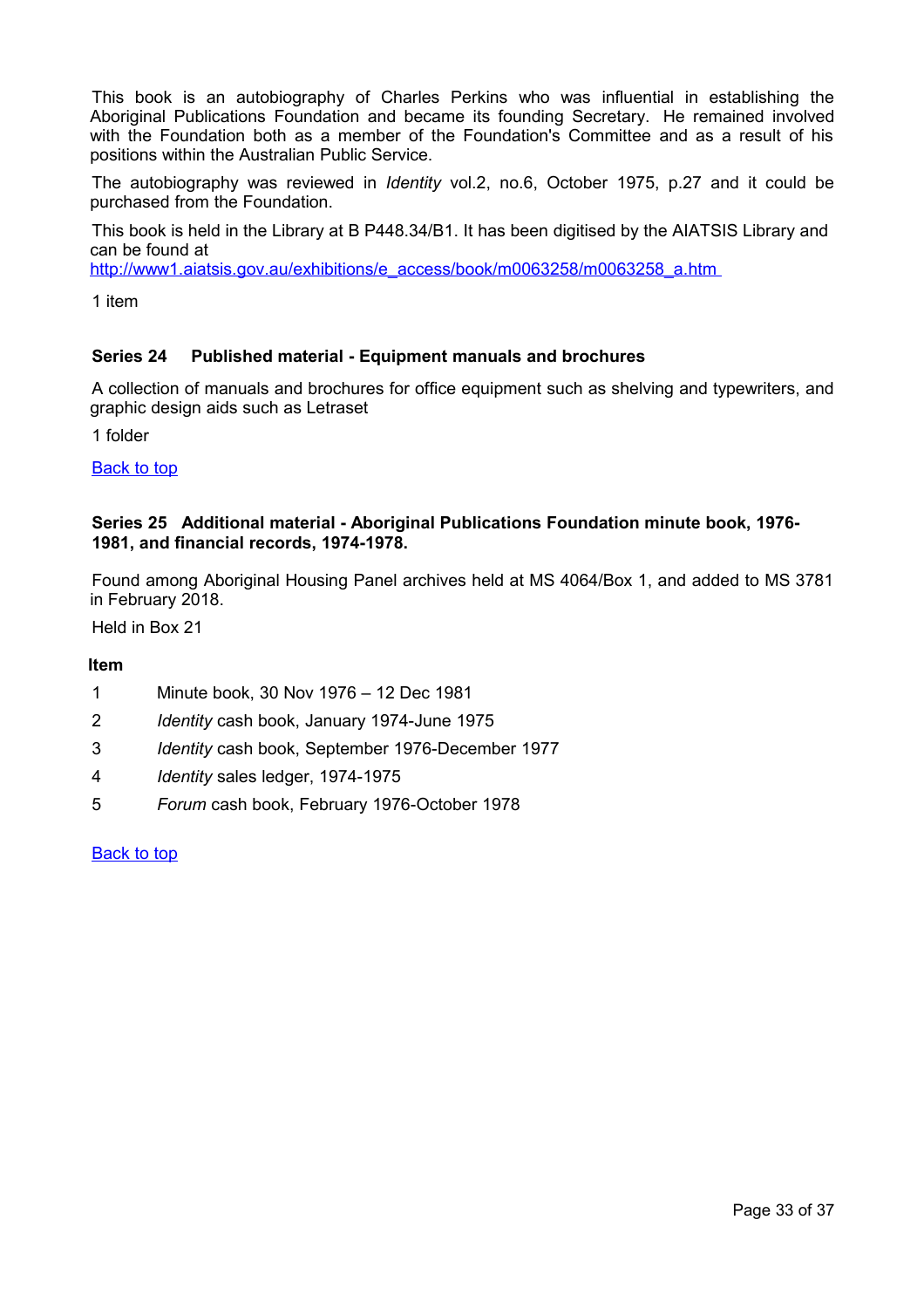# <span id="page-33-0"></span>**BOX LIST**

| <b>Series</b>  | Folder/Item             | Box                                     |
|----------------|-------------------------|-----------------------------------------|
| $\mathbf 1$    | $1 - 3$                 | $\mathbf 1$                             |
| $\overline{2}$ | $1 - 7$                 | $\mathbf 1$                             |
| $\mathfrak{S}$ | $1 - 12$                | $\overline{2}$                          |
|                | $13 - 22$               | $\ensuremath{\mathsf{3}}$               |
| $\overline{4}$ | $1-6$                   | $\ensuremath{\mathsf{3}}$               |
|                | $7 - 21$                | $\overline{\mathbf{4}}$                 |
|                | 22-63                   | $\sqrt{5}$                              |
|                |                         |                                         |
|                | 64                      | 6 (Folio Box)                           |
|                | 65                      | 7 (Folio Box)                           |
| $\sqrt{5}$     | $1 - 2$                 | $\bf 8$                                 |
| $\,6\,$        | $1 - 14$                | $\bf 8$                                 |
|                | 15                      | $\boldsymbol{9}$                        |
| $\overline{7}$ |                         | $\boldsymbol{9}$                        |
| $\bf 8$        | $\mathbf 1$             | $\boldsymbol{9}$                        |
|                | $\mathbf 2$             | 9 + 2 items in Box 20 (Folio<br>box)    |
|                | $\mathfrak{S}$          | $\boldsymbol{9}$                        |
|                | $\overline{\mathbf{4}}$ | 9 + 3 items transferred to RS<br>29.6/4 |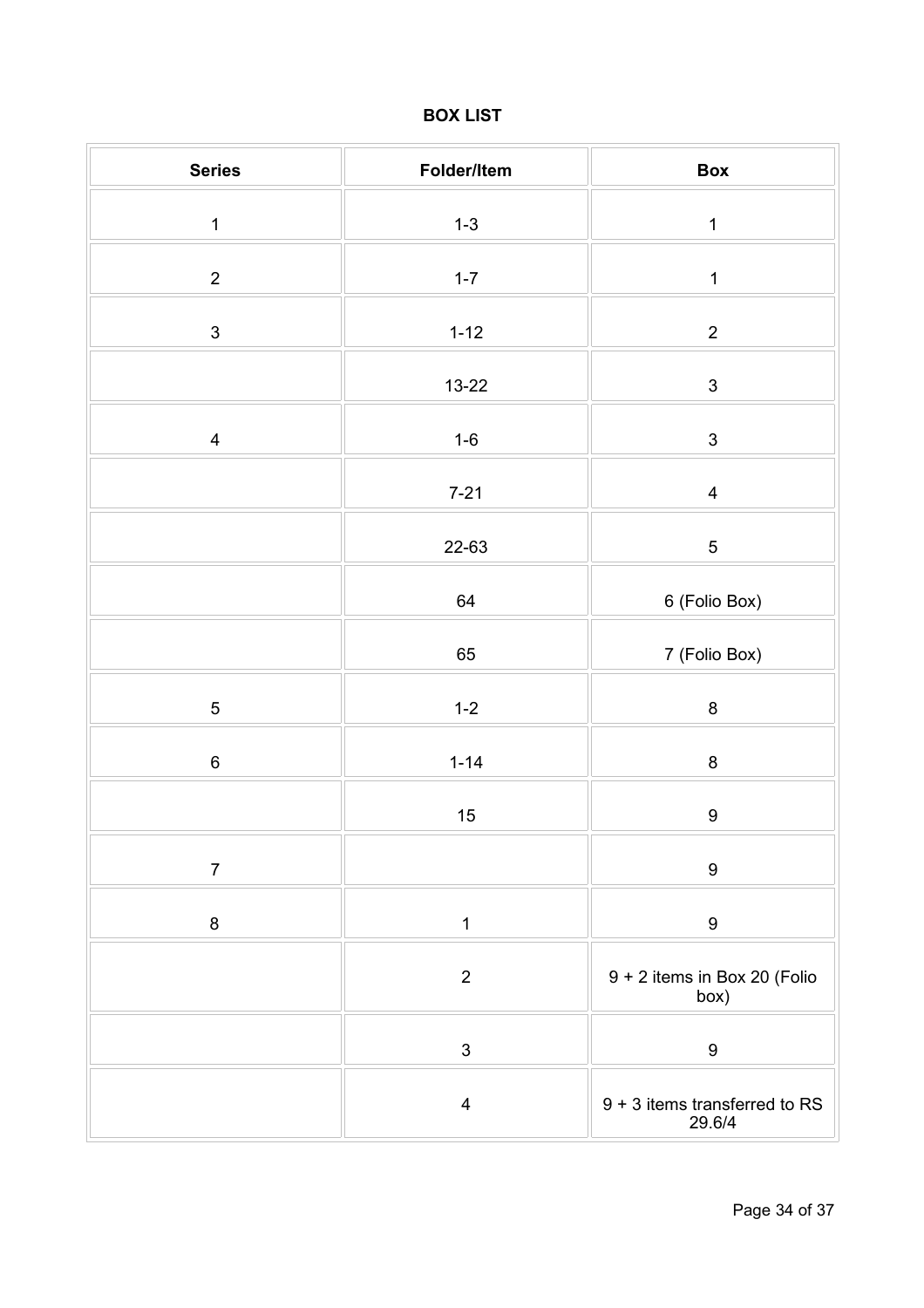| <b>Series</b>    | Folder/Item     | <b>Box</b>                                                                   |
|------------------|-----------------|------------------------------------------------------------------------------|
|                  | 5               | $\boldsymbol{9}$                                                             |
| $\boldsymbol{9}$ | $1 - 2$         | $\boldsymbol{9}$                                                             |
|                  | $3-5$           | 10                                                                           |
| $10$             | $1 - 9$         | 10                                                                           |
|                  | $10 - 17$       | 11 (Photographs from items<br>10, 11 and 17 held in Box 20 -<br>a folio box) |
|                  | 18              | 12 (Photographs held in Box<br>$20 - a$ folio box)                           |
|                  | 19              | 20 (Folio box)                                                               |
|                  | $20-22a$        | 12 (Photographs from Items<br>20 and 21 held in Box $20 - a$<br>folio box)   |
|                  | 22 <sub>b</sub> | Manuscript Plan Cabinet                                                      |
|                  | 23-29           | 12                                                                           |
| 11               | $1 - 8$         | 13                                                                           |
| 12               | $1 - 3$         | 13                                                                           |
|                  | $\overline{4}$  | 20 (Folio box)                                                               |
| 13               |                 | 14                                                                           |
| 14               | $1 - 2$         | 14                                                                           |
| 15               | $\mathbf{1}$    | 14                                                                           |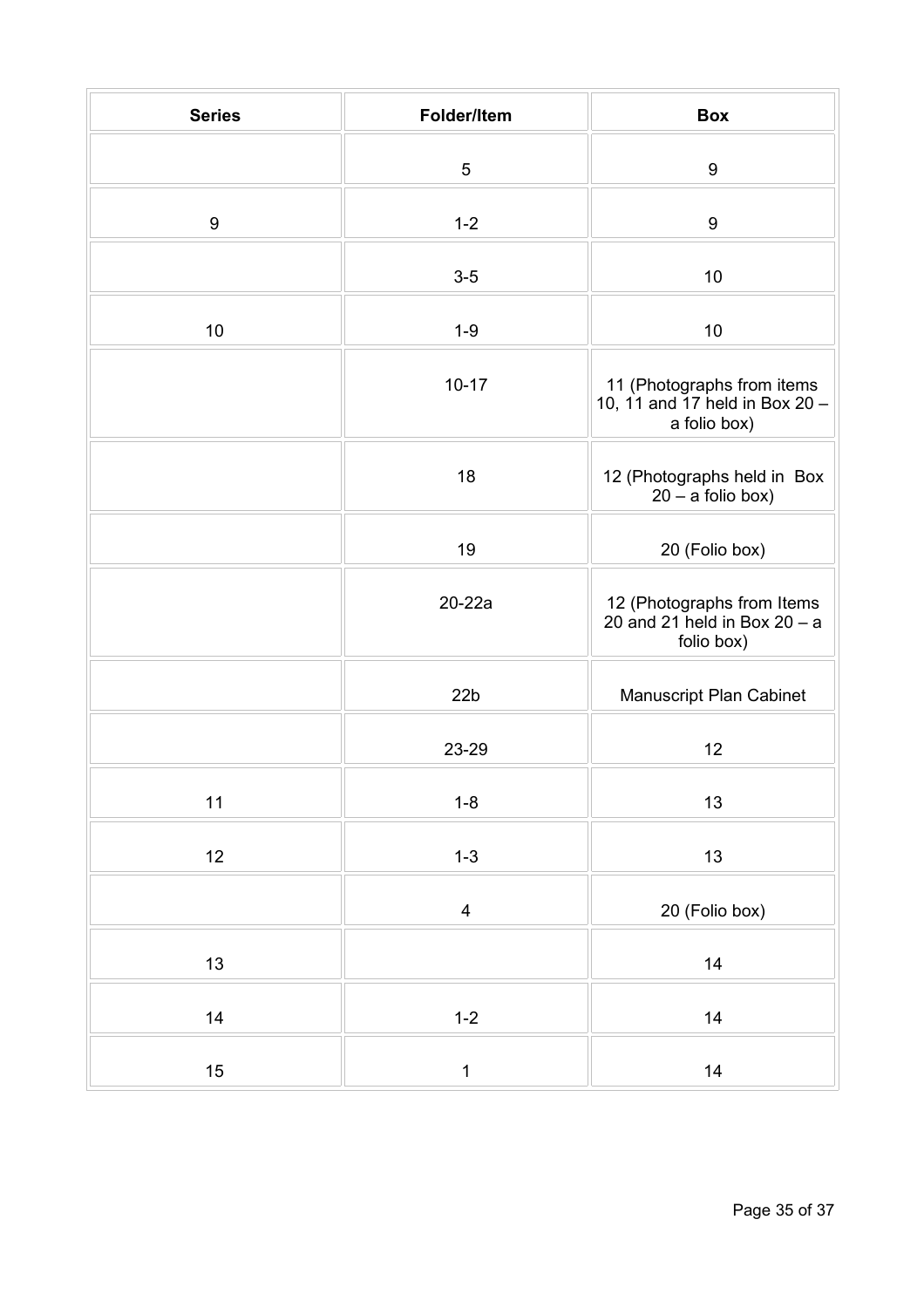| <b>Series</b> | Folder/Item | <b>Box</b>                                     |
|---------------|-------------|------------------------------------------------|
|               | $\mathbf 2$ | 14 + 1 item in Box 20 (Folio<br>box)           |
|               | $3 - 10$    | 14                                             |
|               | 11          | 14 + 3 items in Box 20 (Folio<br>box)          |
|               | 12          | 14                                             |
|               | $13 - 16$   | 15                                             |
|               | 17          | 15 + 2 items in Box 20 (Folio<br>box)          |
|               | 18-24       | 15                                             |
|               | 25-42       | 16                                             |
|               | 43          | 17                                             |
|               | 44          | 17 (2 maps in Manuscript Plan<br>Cabinet)      |
|               | 45-50       | 17                                             |
|               | 51          | 17 (1 item held in Manuscript<br>Plan Cabinet) |
|               | 52          | 17 + 1 clipping in Box 20 (Folio<br>box)       |
|               | 53-54       | 17                                             |
|               | 54a         | Manuscript Plan Cabinet                        |
|               | 55-57       | 17                                             |